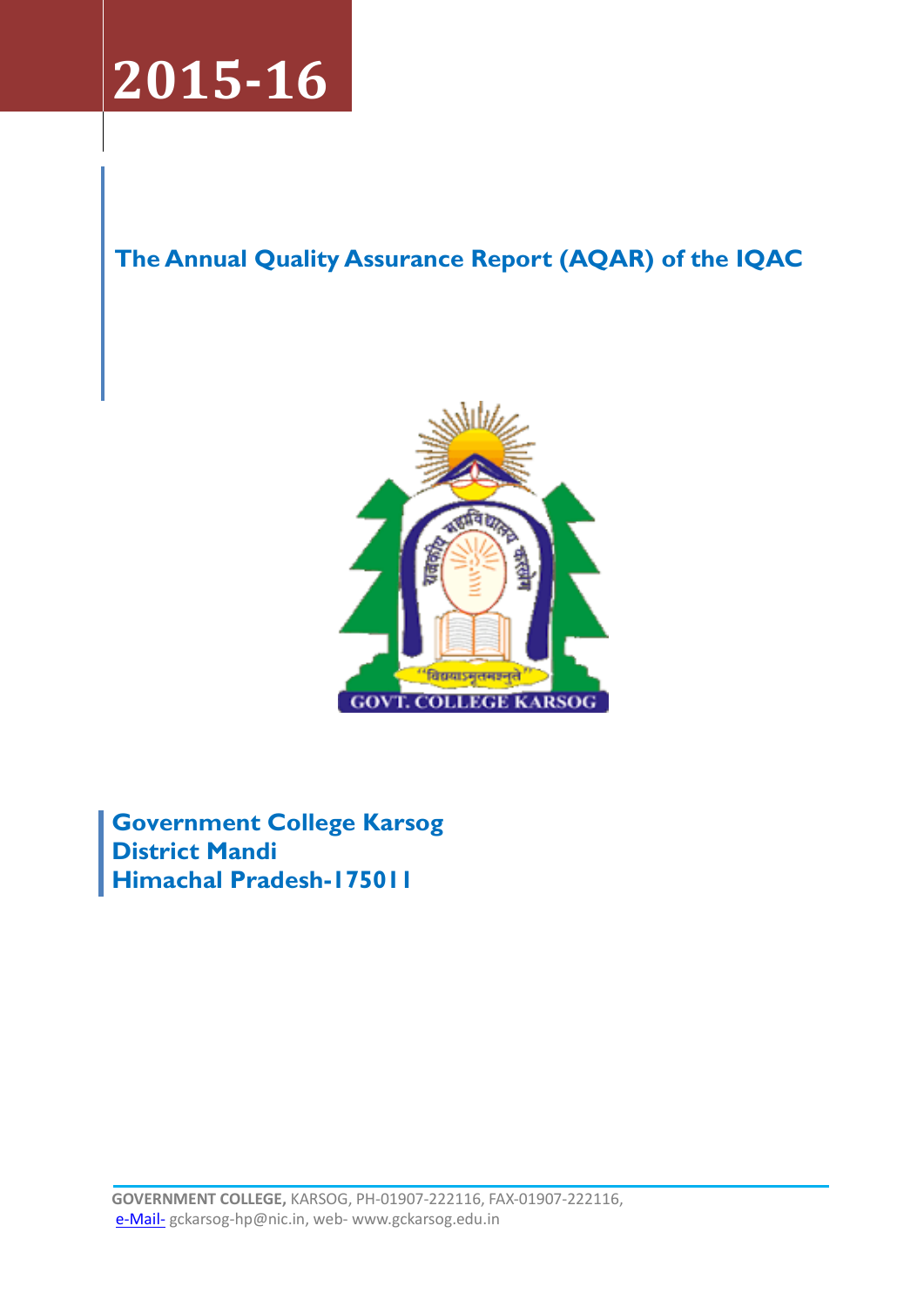## The Annual Quality Assurance Report (AQAR) of the IQAC

All NAAC accredited institutions will submit an annual self-reviewed progress report to NAAC, through its IQAC. The report is to detail the tangible results achieved in key areas, specifically identified by the institutional IQAC at the beginning of the academic year. The AQAR will detail the results of the perspective plan worked out by the IQAC. *(Note: The AQAR period would be the Academic Year. For example, July 1, 2015 to June 30, 2016)*

# Part – A

## 1. Details of the Institution

| 1.1 | Name of the Institution                              | GOVERNMENT COLLEGE KARSOG |
|-----|------------------------------------------------------|---------------------------|
| 1.2 | Address Line 1                                       | <b>GOVERNMENT COLLEGE</b> |
|     | Address Line 2                                       | <b>KARSOG</b>             |
|     | City/Town                                            | <b>KARSOG</b>             |
|     | <b>State</b>                                         | <b>HIMACHAL PRADESH</b>   |
|     | Pin Code                                             | 175011                    |
|     | Institution e-mail address                           | gckarsog-hp@nic.in        |
|     | Contact Nos.                                         | +91 1907 222 116          |
|     | Name of the Head of the Institution:                 | Dr. Kamal Kant            |
|     | Tel. No. with STD Code:                              | +91 1907 222 116          |
|     | Mobile:                                              | +91 94185 60134           |
|     | Name of the IQAC Co-ordinator:                       | Dr. Gulshan Mahajan       |
|     | Mobile:                                              | +91 94180 33424           |
|     | IQAC e-mail address:                                 | karsoggc@gmail.com        |
| 1.3 | NAAC Track ID (For ex. MHCOGN 18879):<br>ORCOGN12757 |                           |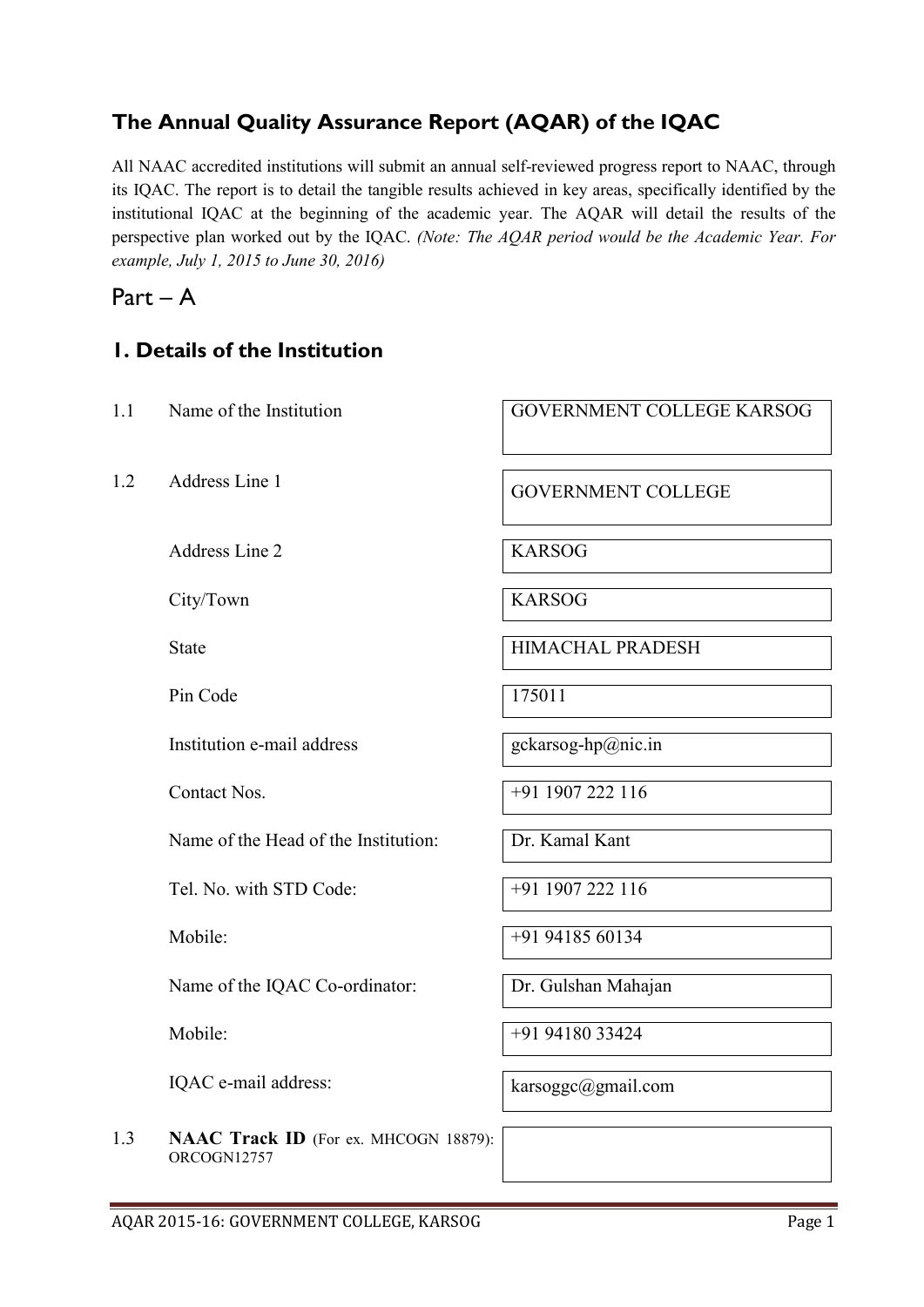#### OR

- 1.4 NAAC Executive Committee No. & Date: *(For Example EC/32/A&A/143 dated 3-5- 2004. This EC no. is available in the right cornerbottom of your institution's Accreditation Certificate)*
- 1.5 Website address: www.gckarsog.edu.in

EC/56/A&A/102 dated 16-09-2016

Web-link of the AQAR: www.gckarsog.edu.in/AQAR.html

#### 1.6 Accreditation Details

| Sl. No. | `vcle                         | Grade | <b>CGPA</b> | Year of<br>Accreditation | <b>Validity Period</b> |
|---------|-------------------------------|-------|-------------|--------------------------|------------------------|
|         | $\lambda$ <sup>st</sup> Cycle |       | 2.49        | 2011                     | 05                     |

- 1.7 Date of Establishment of IOAC: DD/MM/YYYY 20/07/2010
- 1.8 Details of the previous year's AQAR submitted to NAAC after the latest Assessment and Accreditation by NAAC (*(for example AQAR 2010-11submitted to NAAC on 12-10-2011)*

| <b>SN</b> | AQAR         | Dated (DD/MM/YYYY) |
|-----------|--------------|--------------------|
|           | AQAR-2011-12 | 25/08/2017         |
| ii.       | AQAR-2012-13 | 25/08/2017         |
| iii.      | AQAR-2013-14 | 25/08/2017         |
| iv.       | AQAR-2014-15 | 25/08/2017         |

1.9 Institutional Status

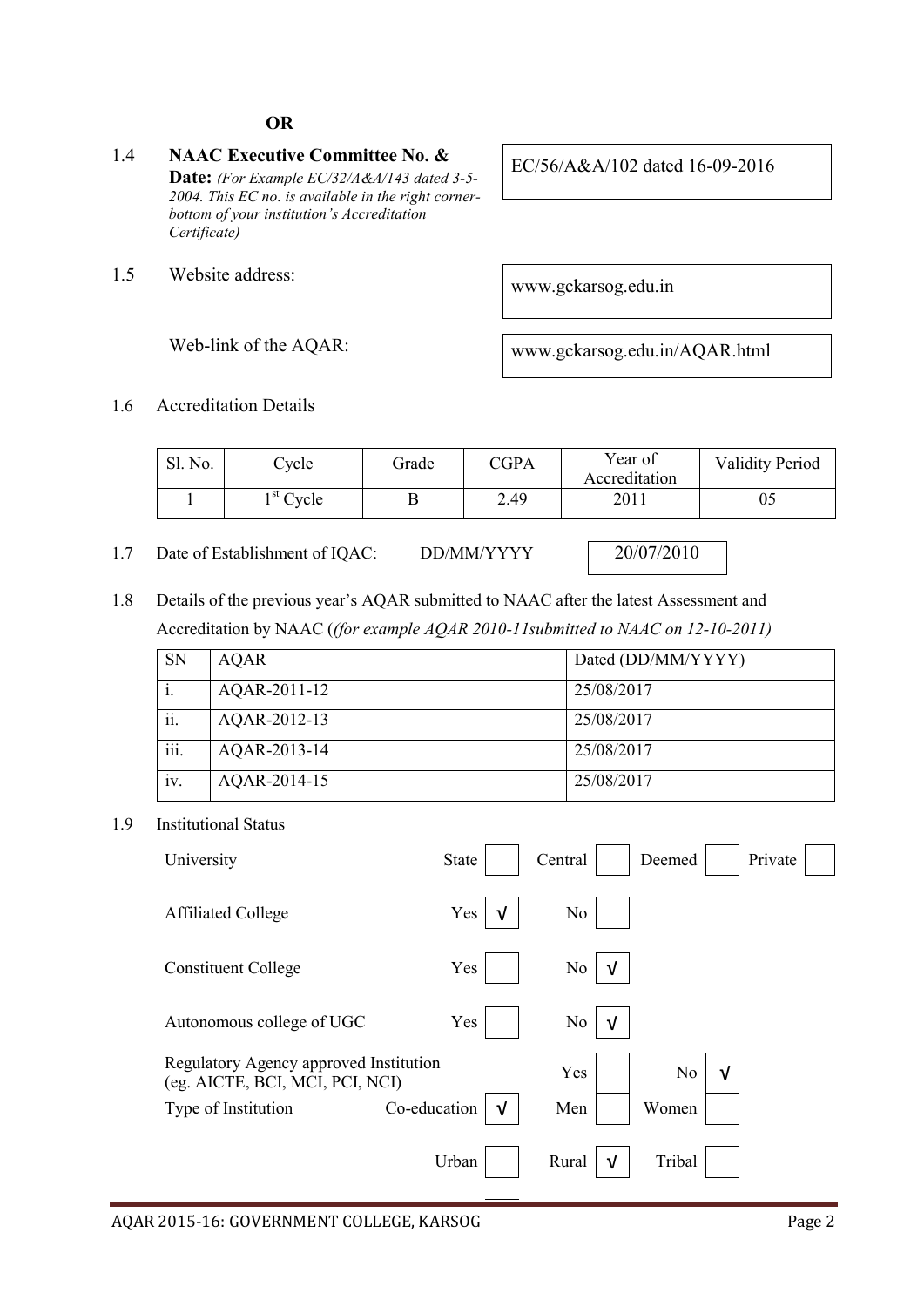|           | Grant-in-aid<br><b>Financial Status</b>                    | UGC 2(f)<br>Deemed                                                                                        |
|-----------|------------------------------------------------------------|-----------------------------------------------------------------------------------------------------------|
|           | Grant-in-aid + Self Financing                              | <b>Totally Self-financing</b>                                                                             |
| 1.10      | Type of Faculty/Programme                                  |                                                                                                           |
|           | Science<br>Arts<br>V                                       | PEI (Phy. Edu)<br>Commerce<br>V<br>Law                                                                    |
|           | TEI (Edu)<br>Engineering                                   | Health Science<br>Management                                                                              |
|           | Any Other (Specify)<br>--                                  |                                                                                                           |
| 1.11      | Name of the Affiliating University (for the Colleges)      | HIMACHAL PRADESH                                                                                          |
| 1.12      |                                                            | UNIVERSITY, SHIMLA-5<br>Special status conferred by Central/ State Government-- UGC/CSIR/DST/DBT/ICMR etc |
|           | Autonomy by State/Central Govt. / University               |                                                                                                           |
|           | University with Potential for Excellence                   | <b>UGC-CPE</b>                                                                                            |
|           |                                                            | UGC-CE<br><b>DST</b> Star Scheme                                                                          |
|           |                                                            |                                                                                                           |
|           | <b>UGC-Special Assistance Programme</b>                    | DST-FIST                                                                                                  |
|           | UGC-Innovative PG programmes                               | Any other (Specify)                                                                                       |
|           | <b>UGC-COP Programmes</b>                                  |                                                                                                           |
| 2.<br>2.1 | <b>IQAC Composition and Activities</b><br>No. of Teachers  | 3                                                                                                         |
| 2.2       | No. of Administrative/Technical staff                      | $\overline{2}$                                                                                            |
|           |                                                            |                                                                                                           |
| 2.3       | No. of students                                            | 1                                                                                                         |
| 2.4       | No. of Management representatives                          | <b>Nil</b>                                                                                                |
| 2.5       | No. of Alumni                                              | N <sub>il</sub>                                                                                           |
| 2.6       | No. of any other stakeholder and community representatives | 01                                                                                                        |
| 2.7       | No. of Employers/ Industrialists                           | Nil                                                                                                       |
| 2.8       | No. of other External Experts                              | 01                                                                                                        |
| 2.9       | Total No. of members                                       | 08                                                                                                        |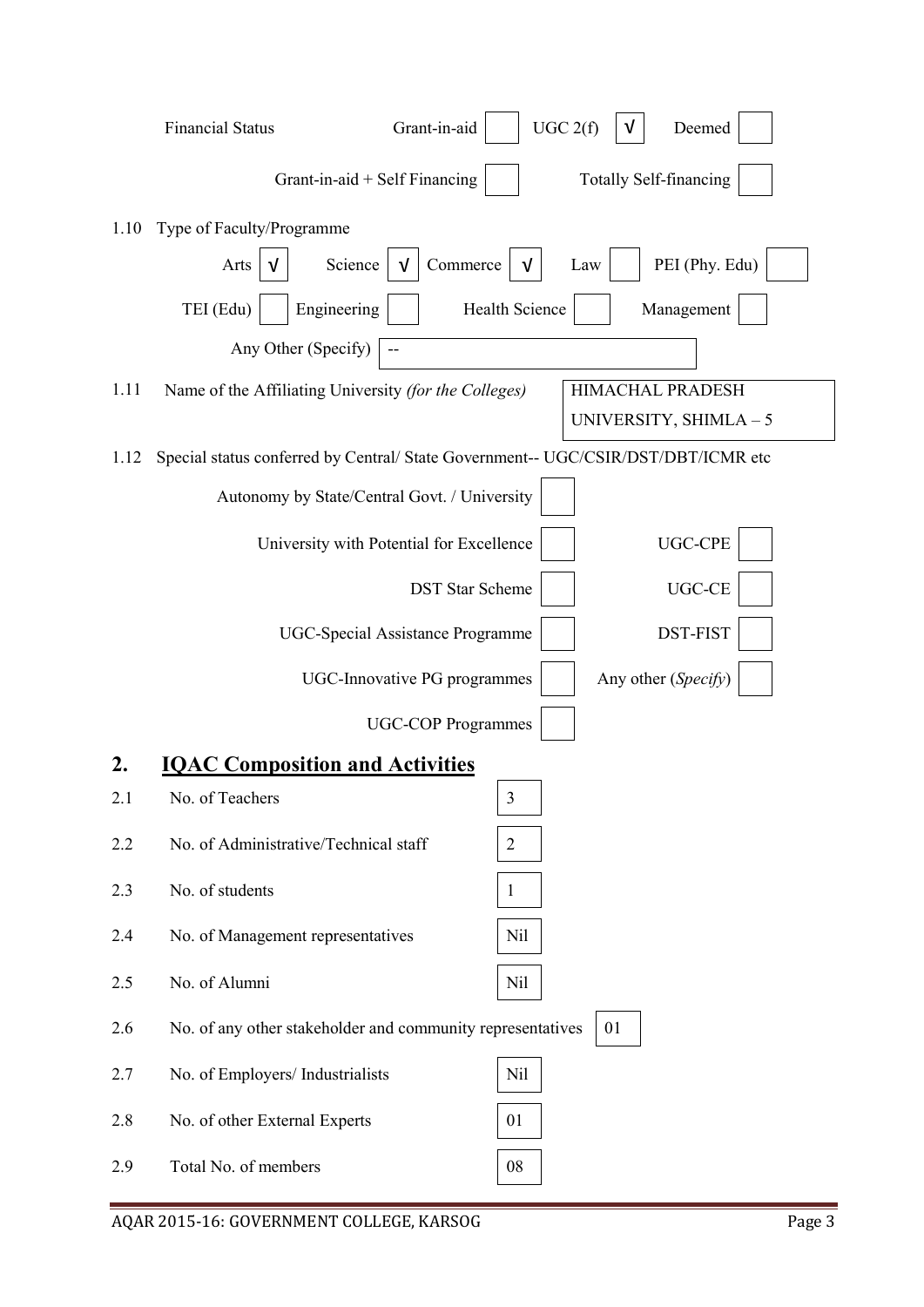| 2.10 | No. of IQAC meetings held<br>2                                                                                                             |
|------|--------------------------------------------------------------------------------------------------------------------------------------------|
| 2.11 | No. of meetings with various stakeholders<br>No.<br>Faculty<br>5<br>14                                                                     |
|      | Non-Teaching Staff Students<br>Alumni<br>Nil<br>Others<br>2                                                                                |
| 2.12 | Has IQAC received any funding from UGC during the year?<br>Yes<br>No                                                                       |
|      | If yes, mention the amount                                                                                                                 |
| 2.13 | Seminars and Conferences (only quality related)                                                                                            |
|      | (i) No. of Seminars/Conferences/Workshops/Symposia organized by the IQAC                                                                   |
|      | Institution<br>Total Nos.<br>International<br>N <sub>il</sub><br>Nil<br>N <sub>il</sub><br>Nil<br>National<br>Nil<br><b>State</b><br>Level |
|      | (ii) Themes                                                                                                                                |
| 2.14 | Significant Activities and contributions made by IQAC                                                                                      |
|      | Formulation of plan of action for spending RUSA grants<br>$\bullet$                                                                        |
|      | Upgradation of college library by subscription to e-books/journals (INFLIBNET)                                                             |
|      | More avenues for students to engage in community services                                                                                  |
|      | Sensitizing students about ecological and environmental issues                                                                             |
|      | Empowering women staff and students with life skills                                                                                       |

- Empowering women staff and students with life skills
- 2.15 Plan of Action by IQAC/Outcome (*The plan of action chalked out by the IQAC in the beginning of the year towards quality enhancement and the outcome achieved by the end of the year \**)

| Plan of Action                                                               | Achievements                                                                                                                                                                                                                                                                                                                                                                                                                                                   |  |  |
|------------------------------------------------------------------------------|----------------------------------------------------------------------------------------------------------------------------------------------------------------------------------------------------------------------------------------------------------------------------------------------------------------------------------------------------------------------------------------------------------------------------------------------------------------|--|--|
| building<br>extend the existing<br>To<br>by<br>constructing additional block | The construction drawings were finalised with<br>HPPWD and an amount of Rs. 25 lakh was<br>transferred out of RUSA grants to HPPWD<br>for starting construction work.                                                                                                                                                                                                                                                                                          |  |  |
| To provide additional teaching posts                                         | The matter was represented to the higher<br>authorities and college was sanctioned one<br>additional posts each in English and Political<br>Science.                                                                                                                                                                                                                                                                                                           |  |  |
| To promote ICT in teaching                                                   | The college ICT lab was updated with 20 new<br>computers.<br>Three classrooms were updated by providing<br>fixed furniture and projectors.<br>One classroom was upgraded to smart<br>classroom.<br>A seminar room was established with all<br>modern teaching aids.<br>A separate ICT room for teachers with five<br>computers was established.<br>A new paper printing machine was installed in<br>the college for smooth conducting of House<br>Examinations |  |  |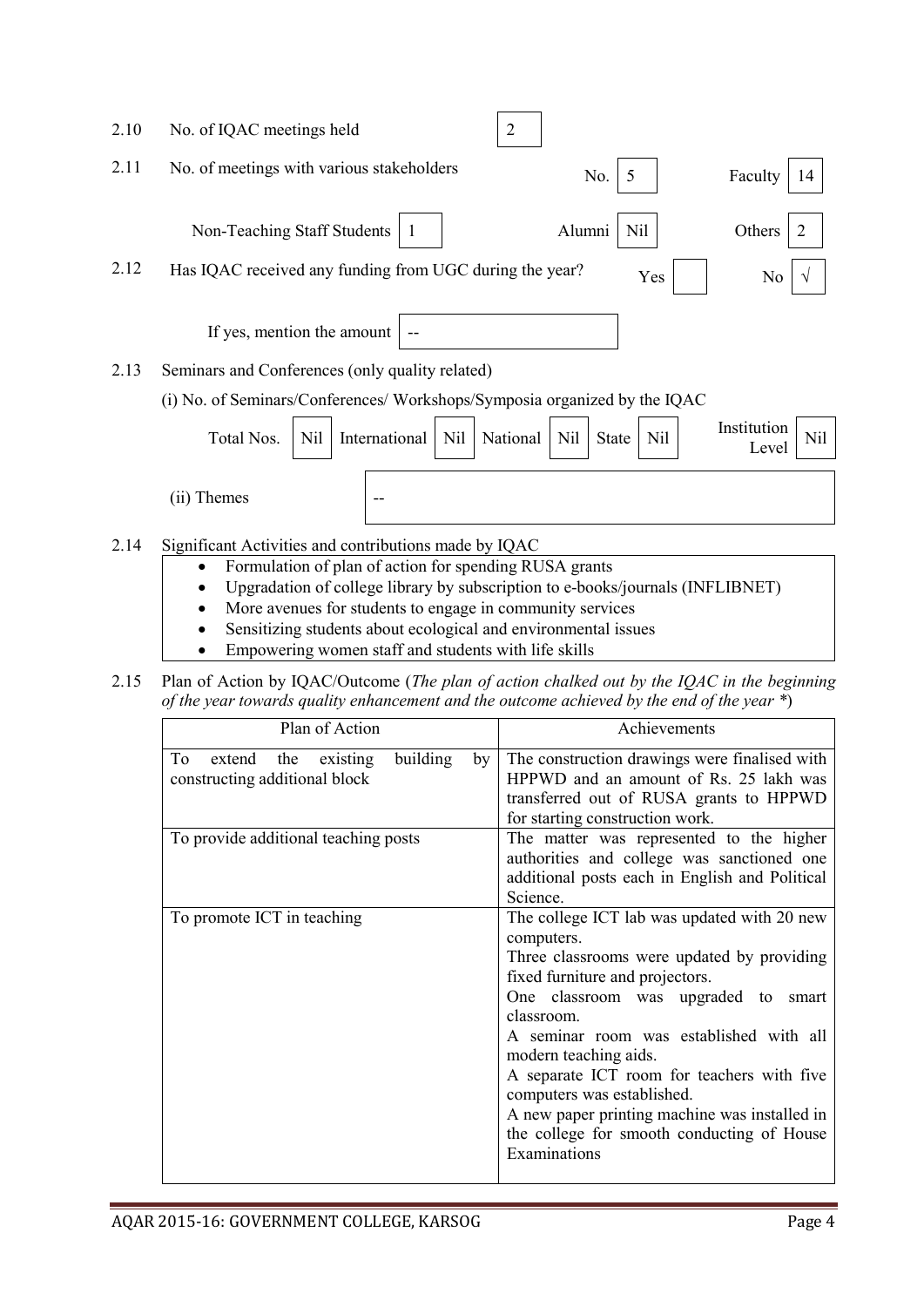| To focus on training of NCC students for Jobs<br>in Indian Army                                          | Students<br>given information<br>were<br>about<br>different army recruitments and procedures<br>thereof.<br>Four of our NCC students were selected in<br>Indian army in the rank of JCO.                                                                                                                                                                                                                                                                                                                                                                                                                                                                                                                                                                                                                                                                                                        |
|----------------------------------------------------------------------------------------------------------|-------------------------------------------------------------------------------------------------------------------------------------------------------------------------------------------------------------------------------------------------------------------------------------------------------------------------------------------------------------------------------------------------------------------------------------------------------------------------------------------------------------------------------------------------------------------------------------------------------------------------------------------------------------------------------------------------------------------------------------------------------------------------------------------------------------------------------------------------------------------------------------------------|
| To organise inter- college events so as to<br>promote extra cocurricular activities among<br>students    | College organised HPU Youth Festival Group<br>I in which 46 colleges of HP participated.<br>College also organised Inter-College Volley<br>Ball (women) Championship in which 16<br>colleges of HP participated.                                                                                                                                                                                                                                                                                                                                                                                                                                                                                                                                                                                                                                                                                |
| To focus on extra cocurricular activities for<br>the students                                            | Cadet Sapna of NCC participated in national<br>games New Delhi.<br>Rover Bhim Sen participated in Rashtrapati<br>Scount and Guide and rover Ranger Nipun<br>Camp.<br>4 rovers and 5 rangers participated in the State<br>RD Parade.<br>Students got positions in on spot photography,<br>quiz and mime in inter college youth festivals.<br>Aman Kant of spot photography participated<br>inter-university competition held in<br>in<br>Ludhiana<br>College Kho-Kho team got first position in<br>HPU inter college Kho-Kho (men) event and<br>three students of this team got selected for<br>inter university championship and one of team<br>members, Mr. Sanjay, got selected for<br>Himachal Pradesh team and participated in<br>national games and won silver medal. He also<br>was selected for National Team.<br>Bhishma Devi won Silver medal in inter-<br>college boxing championship |
| To promote participation of faculty in faculty<br>development programmes and to promote<br>research.     | Two papers by the faculty were published in<br>international journals and one in a national<br>journal.<br>in<br>Four<br>faculty<br>members<br>participated<br>conferences and presented their papers.                                                                                                                                                                                                                                                                                                                                                                                                                                                                                                                                                                                                                                                                                          |
| * Attach the Academic Calendar of the year as Annexure.<br>Whether the AQAR was placed in statutory body | No<br>Yes                                                                                                                                                                                                                                                                                                                                                                                                                                                                                                                                                                                                                                                                                                                                                                                                                                                                                       |
| Syndicate<br>Management                                                                                  | Any other Body                                                                                                                                                                                                                                                                                                                                                                                                                                                                                                                                                                                                                                                                                                                                                                                                                                                                                  |
| Provide the details of the action taken                                                                  |                                                                                                                                                                                                                                                                                                                                                                                                                                                                                                                                                                                                                                                                                                                                                                                                                                                                                                 |
| Different proposals pertaining to academic/co-curricular/extra-curricular activities as above            | were discussed in the staff meeting and finalised. Specially designated committees were                                                                                                                                                                                                                                                                                                                                                                                                                                                                                                                                                                                                                                                                                                                                                                                                         |

constituted for the effective implementation of the same.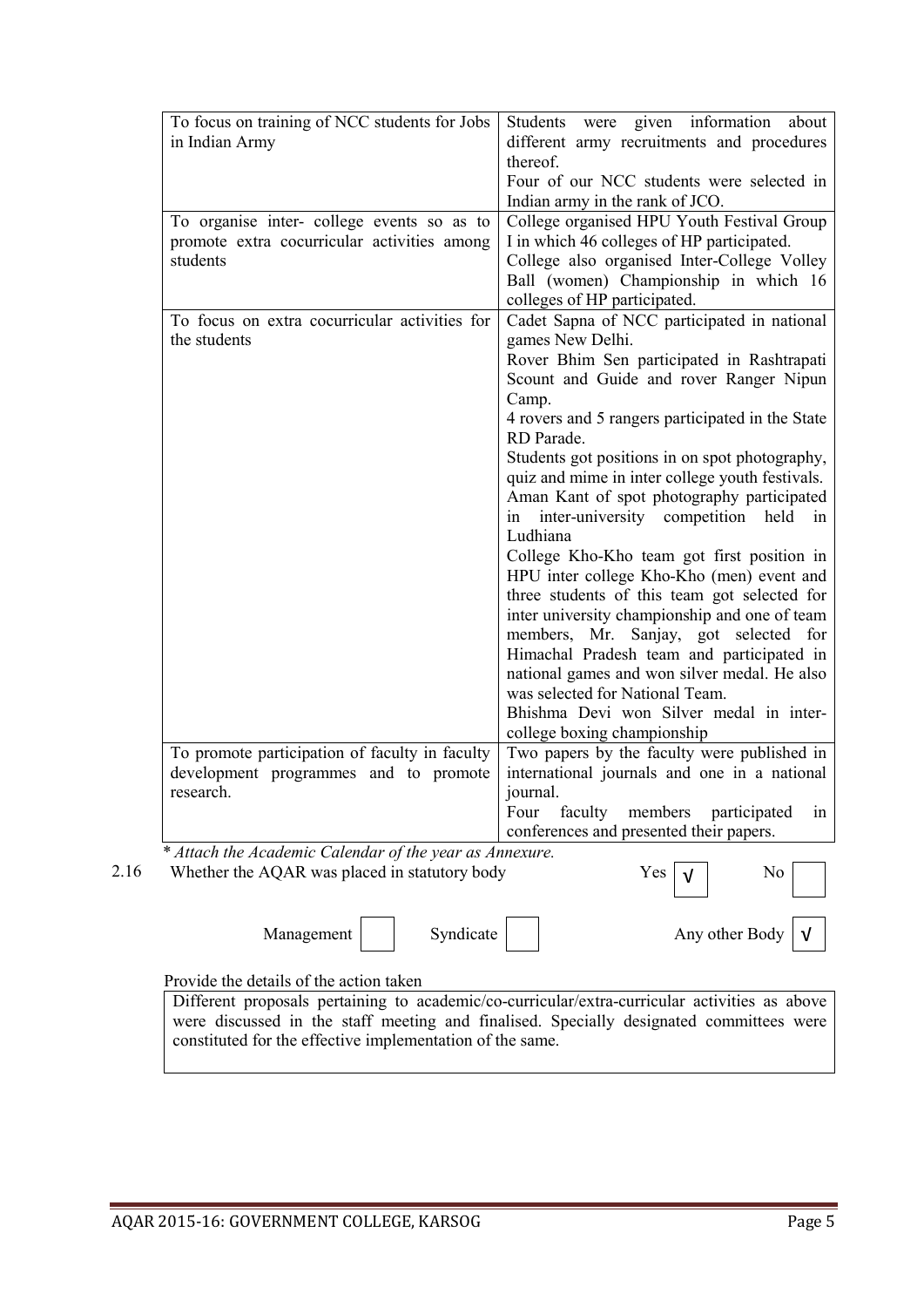# Part – B Criterion – I

# 1. Curricular Aspects

1.1 Details about Academic Programmes

| Level of the<br>Programme | Number of<br>existing<br>Programmes | Number of<br>programmes added<br>during the year | Number of<br>self-financing<br>programmes | Number of value<br>added / Career<br>Oriented<br>programmes |
|---------------------------|-------------------------------------|--------------------------------------------------|-------------------------------------------|-------------------------------------------------------------|
| PhD                       | --                                  |                                                  |                                           |                                                             |
| PG                        | 01                                  |                                                  |                                           |                                                             |
| <b>UG</b>                 | 03                                  |                                                  |                                           |                                                             |
| PG Diploma                |                                     |                                                  |                                           |                                                             |
| <b>Advanced Diploma</b>   |                                     |                                                  |                                           |                                                             |
| Diploma                   |                                     |                                                  |                                           |                                                             |
| Certificate               |                                     |                                                  |                                           |                                                             |
| Others                    |                                     |                                                  |                                           |                                                             |
| <b>Total</b>              | 04                                  |                                                  |                                           |                                                             |
|                           |                                     |                                                  |                                           |                                                             |
| Interdisciplinary         | 03                                  |                                                  |                                           |                                                             |

### 1.2 (i) Flexibility of the Curriculum: CBCS/Core/Elective option / Open options (ii) Pattern of programmes:

|     |                                                                                                       | Pattern   |    | Number of programmes  |                                |            |          |
|-----|-------------------------------------------------------------------------------------------------------|-----------|----|-----------------------|--------------------------------|------------|----------|
|     |                                                                                                       | Semester  | 04 |                       |                                |            |          |
|     |                                                                                                       | Trimester |    |                       |                                |            |          |
|     |                                                                                                       | Annual    |    |                       |                                |            |          |
| 1.3 | Feedback from stakeholders*<br>(on all aspects)                                                       | Alumni    | √  | Parents<br>$\sqrt{ }$ | Employers                      | $\sqrt{ }$ | Students |
|     | Mode of feedback:                                                                                     | Online    |    | Manual<br>V           | Co-operating schools (for PEI) |            |          |
|     | *Please provide an analysis of the feedback in the Annexure                                           |           |    |                       |                                |            |          |
| 1.4 | Whether there is any revision/update of regulation or syllabi, if yes, mention their salient aspects. |           |    |                       |                                |            |          |
|     | N.A.                                                                                                  |           |    |                       |                                |            |          |

 $\text{Innovative}$  ---  $\vert$  ---  $\vert$  ---  $\vert$  ---  $\vert$  ---  $\vert$  ---  $\vert$ 

1.5 Any new Department/Centre introduced during the year. If yes, give details.

N.A.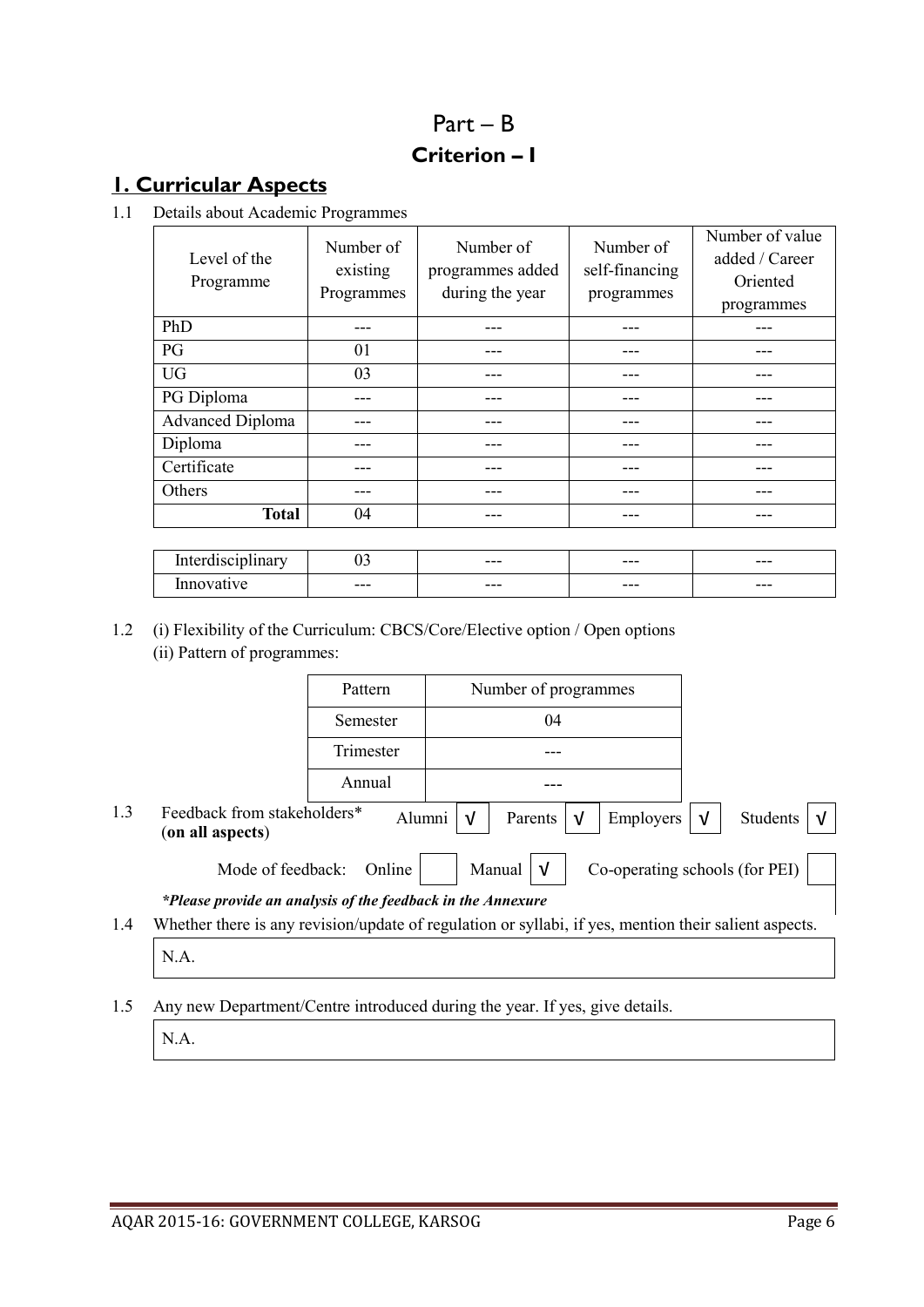## Criterion – II

## 2. Teaching, Learning and Evaluation

| $\overline{\phantom{a}}$ Total No. of permanent faculty $\overline{\phantom{a}}$ Total $\overline{\phantom{a}}$ Ass <sup>t</sup> |  |
|----------------------------------------------------------------------------------------------------------------------------------|--|

| ulty | Total | Asst.      | Associate  | Professors | Others |
|------|-------|------------|------------|------------|--------|
|      |       | Professors | Professors |            |        |
|      |       |            |            |            |        |
| with |       |            |            |            |        |

- 2.2 No. of permanent faculty with Ph.D.
- 2.3 No. of Faculty Positions Recruited (R) and Vacant (V) during the year
- 2.4 No. of Guest and Visiting faculty and Temporary fa

| Asst. |                          | Associate |  | Professors |  | Others |  | Total |  |
|-------|--------------------------|-----------|--|------------|--|--------|--|-------|--|
|       | Professors<br>Professors |           |  |            |  |        |  |       |  |
|       |                          |           |  |            |  |        |  |       |  |
|       |                          |           |  |            |  |        |  |       |  |
|       |                          |           |  |            |  |        |  |       |  |
|       |                          |           |  |            |  |        |  |       |  |

Guest | Visiting | Temporary

| facult | --- | --- |  |
|--------|-----|-----|--|
|        |     |     |  |
|        |     |     |  |

2.5 Faculty participation in conferences and symposia:

| No. of Faculty   | International level | National level | State level |
|------------------|---------------------|----------------|-------------|
| Attended         |                     |                |             |
| Presented papers |                     |                |             |
| Resource Persons |                     |                |             |

- 2.6 Innovative processes adopted by the institution in Teaching and Learning:
	- 1) Additional smart class rooms were developed
	- 2) The college campus was made Wi-Fi enabled
- 2.7 Total No. of actual teaching days during this academic year
- 140

2.8 Examination/ Evaluation Reforms initiated by the Institution (*for example: Open Book Examination, Bar Coding, Double Valuation, Photocopy, Online Multiple Choice Questions*)

2.9 No. of faculty members involved in curriculum restructuring/revision/syllabus development as member of Board of Study/Faculty/Curriculum Development workshop

Continuous Comprehensive Evaluation of students based upon mid- term/class tests, assignments, seminars and presentations in addition to end-semester examinations have been introduced in accordance with the directions of the affiliating university.

| Board of<br>Study | Faculty<br>Development<br>workshop | Curriculum<br>Development<br>workshop |  |
|-------------------|------------------------------------|---------------------------------------|--|
|                   |                                    |                                       |  |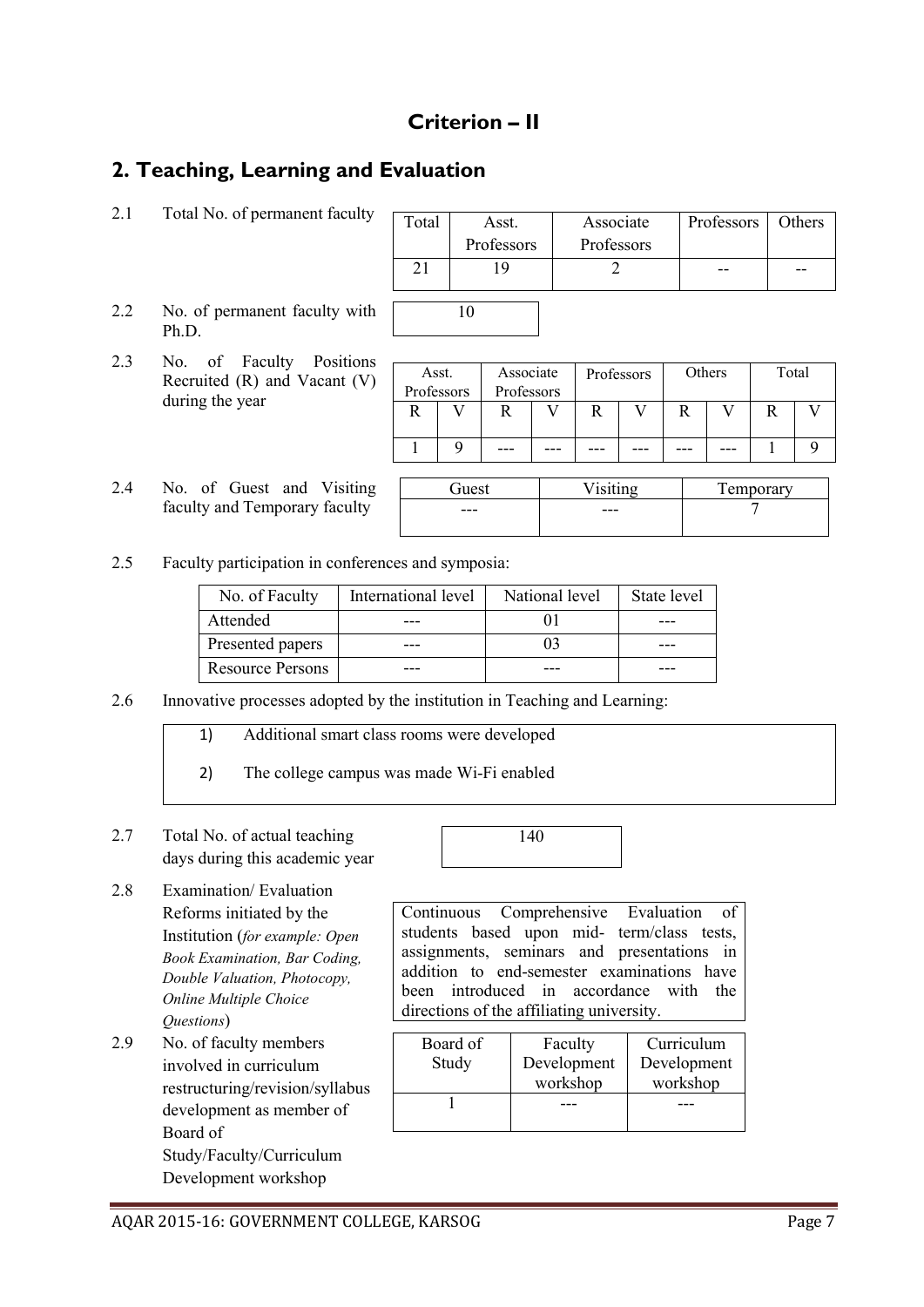| 2.10 | Average percentage of  |     |
|------|------------------------|-----|
|      |                        |     |
|      | attendance of students | 85% |
|      |                        |     |

2.11 Course/Programme wise distribution of pass percentage:

| <b>Class</b> | College % | University % | Variation in % |
|--------------|-----------|--------------|----------------|
| B.A. III     | 97.3      | 85.24        | $+12.06$       |
| B.Com. III   | 94.5      | 90.4         | $+4.1$         |
| B.Sc. III    | 100       | 85.05        | $+14.9*5$      |
| M.A. English | 100       | NА           | <b>NA</b>      |

2.12 How does IQAC Contribute/Monitor/Evaluate the Teaching & Learning processes:

Feedback from Teachers, Parents and Students

2.13 Initiatives undertaken towards faculty development

The faculty was trained in the use of ICT in classroom teaching. A separate ICT cell was instituted for the teachers to provide them hands-on training in this regard. The faculty was encouraged to participate in seminars, conferences and workshops to enhance their knowledge and skills.

| Faculty / Staff Development Programmes         | Number of faculty benefitted |
|------------------------------------------------|------------------------------|
| Refresher courses                              |                              |
| UGC – Faculty Improvement Programme            |                              |
| HRD programmes                                 |                              |
| Orientation programmes                         |                              |
| Faculty exchange programme                     |                              |
| Staff training conducted by the university     |                              |
| Staff training conducted by other institutions |                              |
| Summer / Winter schools, Workshops, etc.       |                              |
| Others                                         |                              |

2.14 Details of Administrative and Technical staff

| Category                | Number of<br>Permanent | Number of<br>Vacant | Number of<br>permanent positions | Number of<br>positions filled |
|-------------------------|------------------------|---------------------|----------------------------------|-------------------------------|
|                         | Employees              | Positions           | filled during the<br>Year        | temporarily                   |
| Administrative Staff    |                        | 01                  |                                  |                               |
| Technical/Support Staff | 15                     | 03                  |                                  |                               |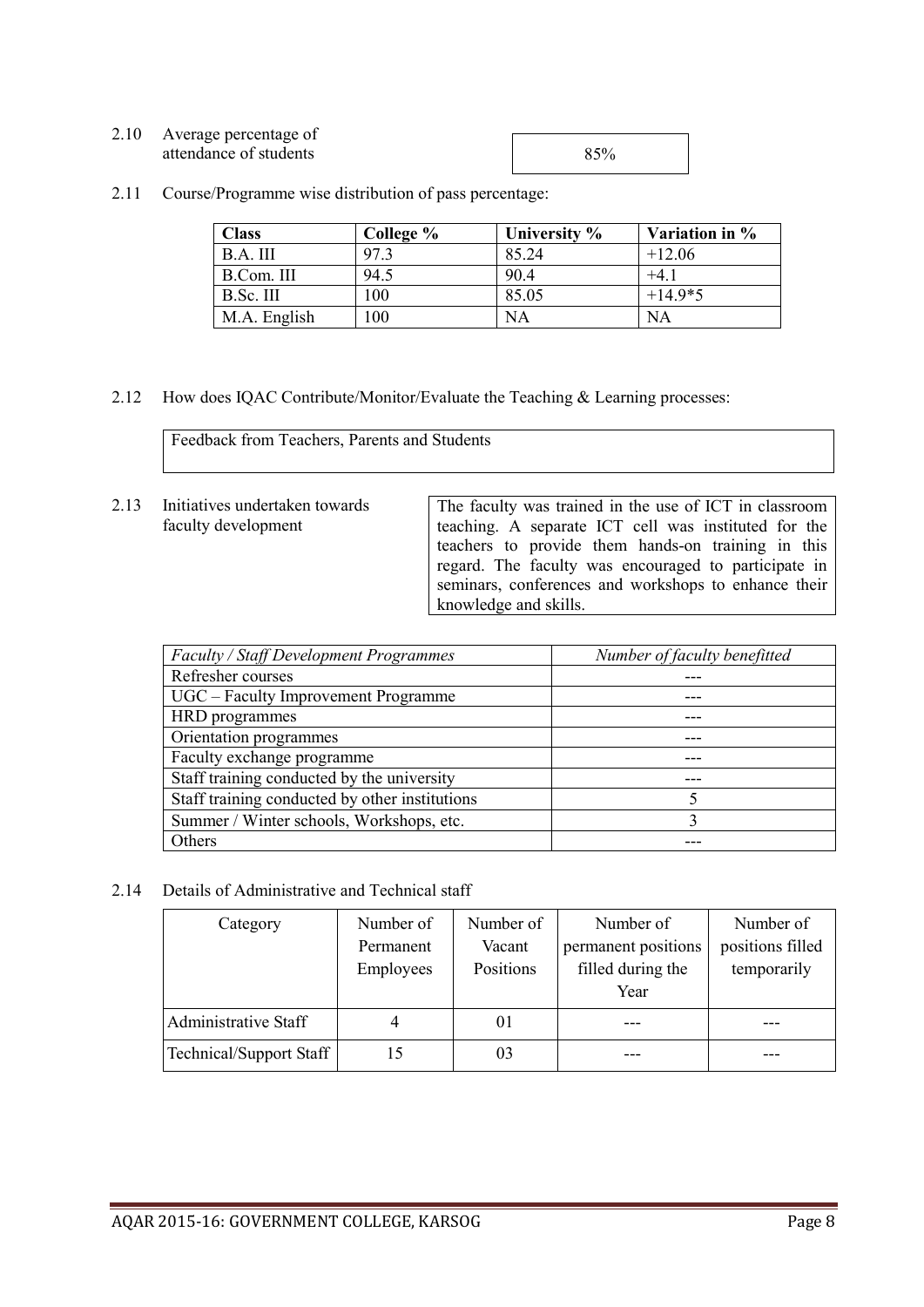## Criterion – III

### 3. Research, Consultancy and Extension

- 3.1 Initiatives of the IQAC in Sensitizing/Promoting Research Climate in the institution
	- 1. IQAC regularly informs and encourages the faculty members to apply for research grants projects and grants to UGC/DST/DBT etc.
	- 2. The college authorities provide all necessary infrastructural support including access to online resources and admissible leave for carrying out research work.
	- 3. The students at their final year of graduation are also required to submit a paper as their project work, where teachers of different departments supervise the work of the students.

#### 3.2 Details regarding major projects

|                        | Completed   | Ongoing    | Sanctioned | Submitted |
|------------------------|-------------|------------|------------|-----------|
| Number                 | ---------   |            |            |           |
| Outlay in Rs.<br>Lakhs | ----------- | ---------- | ---------- |           |

#### 3.3 Details regarding minor projects

|                     | $\mathsf{Comm}$<br>leted | Jngoing | Sanctioned | Submitted |
|---------------------|--------------------------|---------|------------|-----------|
| Number              | -------                  | ------- | -------    | -------   |
| Outlay in Rs. Lakhs | -------                  | ------- | -------    | -------   |

#### 3.4 Details on research publications

|                          | International | National | <b>Others</b> |
|--------------------------|---------------|----------|---------------|
| Peer Review Journals     |               |          |               |
| Non-Peer Review Journals | 02            |          |               |
| e-Journals               |               |          |               |
| Conference proceedings   |               | 04       |               |

#### 3.5 Details on Impact factor of publications:

| Range | -- | Average | $- -$ | h-index | $- -$ | Nos. of SCOPUS |
|-------|----|---------|-------|---------|-------|----------------|
|-------|----|---------|-------|---------|-------|----------------|

3.6 Research funds sanctioned and received from various funding agencies, industry and other organisations

| Nature of the Project                     | Duration | Name of the    | Total grant | Received |
|-------------------------------------------|----------|----------------|-------------|----------|
|                                           | Year     | funding Agency | sanctioned  |          |
| Major projects                            |          |                |             |          |
| Minor Projects                            |          |                |             |          |
| <b>Interdisciplinary Projects</b>         |          |                |             |          |
| Industry sponsored                        |          |                |             |          |
| Projects sponsored by the                 |          |                |             |          |
| University/College                        |          |                |             |          |
| Students research projects                |          |                |             |          |
| (other than compulsory by the University) |          |                |             |          |
| Any other (Specify)                       |          |                |             |          |
| Total                                     |          |                |             |          |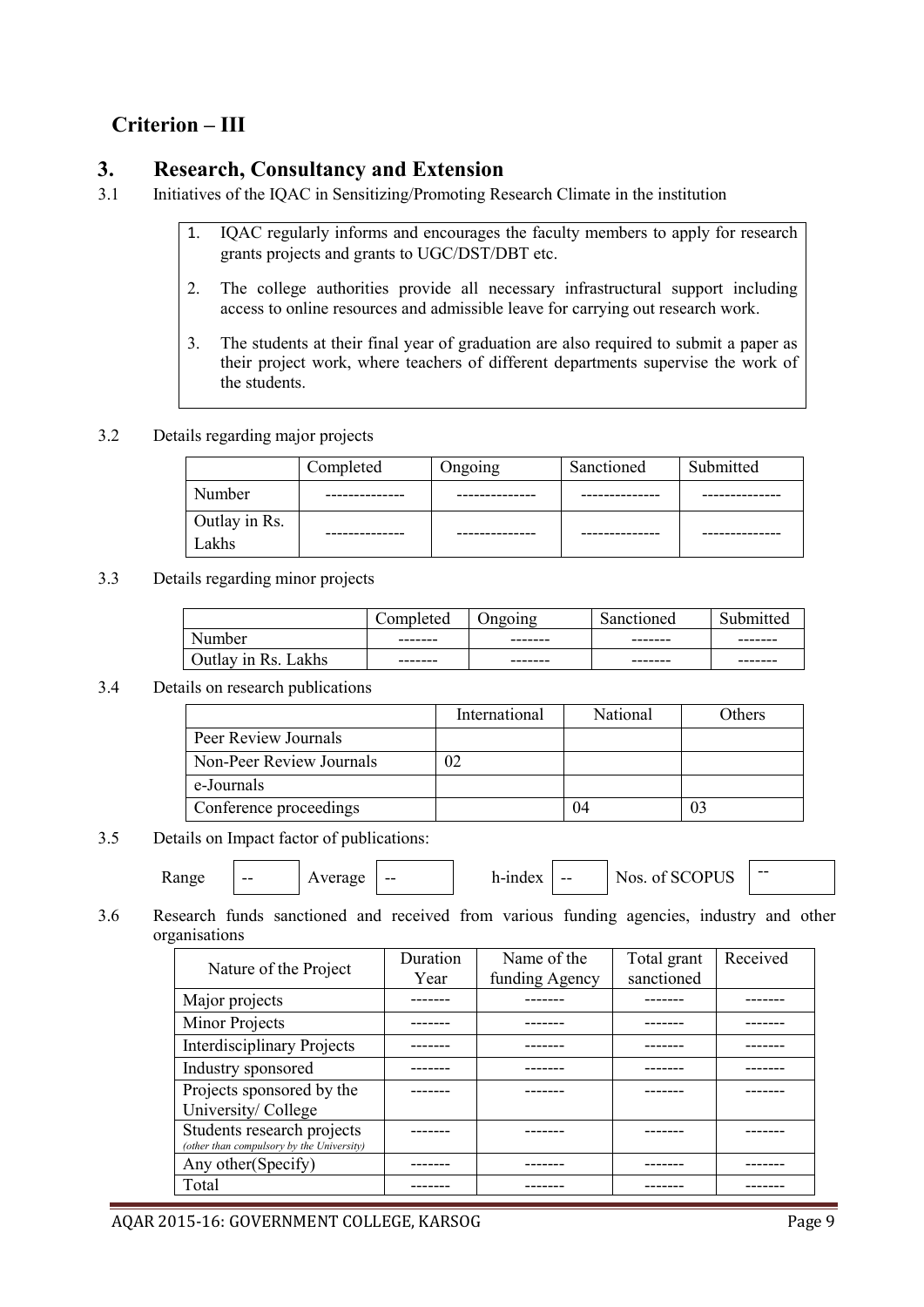| 3.7  | No. of books<br>published                                                                                    | i) With ISBN No.     |                |                                        |                     | <b>Chapters in Edited Books</b> | 01      |
|------|--------------------------------------------------------------------------------------------------------------|----------------------|----------------|----------------------------------------|---------------------|---------------------------------|---------|
|      |                                                                                                              | ii) Without ISBN No. |                |                                        |                     |                                 |         |
| 3.8  | No. of University Departments receiving funds from                                                           |                      |                |                                        |                     |                                 |         |
|      |                                                                                                              | UGC-SAP              |                | CAS                                    |                     | DST-FIST                        |         |
|      |                                                                                                              | <b>DPE</b>           |                |                                        |                     | <b>DBT</b> Scheme/funds         |         |
| 3.9  | For<br>colleges                                                                                              | Autonomy             |                | <b>CPE</b>                             |                     | <b>DBT</b> Star Scheme          |         |
|      |                                                                                                              | <b>INSPIRE</b>       |                | CE                                     | Any Other (specify) |                                 |         |
| 3.10 | Revenue generated through consultancy                                                                        |                      |                |                                        |                     |                                 |         |
| 3.11 | No. of conferences organized by the Institution                                                              |                      |                |                                        |                     |                                 |         |
|      | Level                                                                                                        |                      | International  | National                               | State               | University                      | College |
|      | Number                                                                                                       |                      |                |                                        |                     |                                 |         |
|      | Sponsoring agencies                                                                                          |                      |                |                                        |                     |                                 |         |
| 3.12 | No. of faculty served as experts, chairpersons or resource persons                                           |                      |                |                                        |                     |                                 |         |
| 3.13 | No. of collaborations                                                                                        |                      | International  | National                               |                     | Any Other                       |         |
| 3.14 | No. of linkages created during this year                                                                     |                      |                |                                        |                     | ----------                      |         |
| 3.15 | Total budget for research for current year in lakhs :                                                        |                      |                |                                        |                     |                                 |         |
|      | From Funding agency                                                                                          |                      |                | From Management of University/ College |                     |                                 |         |
|      | Total                                                                                                        |                      |                |                                        |                     |                                 |         |
| 3.16 | No. of patents received                                                                                      |                      | Type of Patent |                                        |                     | Number                          |         |
|      | this year                                                                                                    |                      | National       | Applied                                |                     |                                 |         |
|      |                                                                                                              |                      |                | Granted                                |                     |                                 |         |
|      |                                                                                                              |                      | International  | Applied<br>Granted                     |                     |                                 |         |
|      |                                                                                                              |                      | Commercialised | Applied                                |                     |                                 |         |
|      |                                                                                                              |                      |                | Granted                                |                     |                                 |         |
| 3.17 | No. of research awards/recognitions received by faculty and research fellows of the institute in the<br>year |                      |                |                                        |                     |                                 |         |

| Total      | International | National   | State      | Jniversity | ∽.<br>Dıst | <i>_</i> ollege |
|------------|---------------|------------|------------|------------|------------|-----------------|
| ---------- | ----------    | ---------- | ---------- | ---------- | ---------- | ----------      |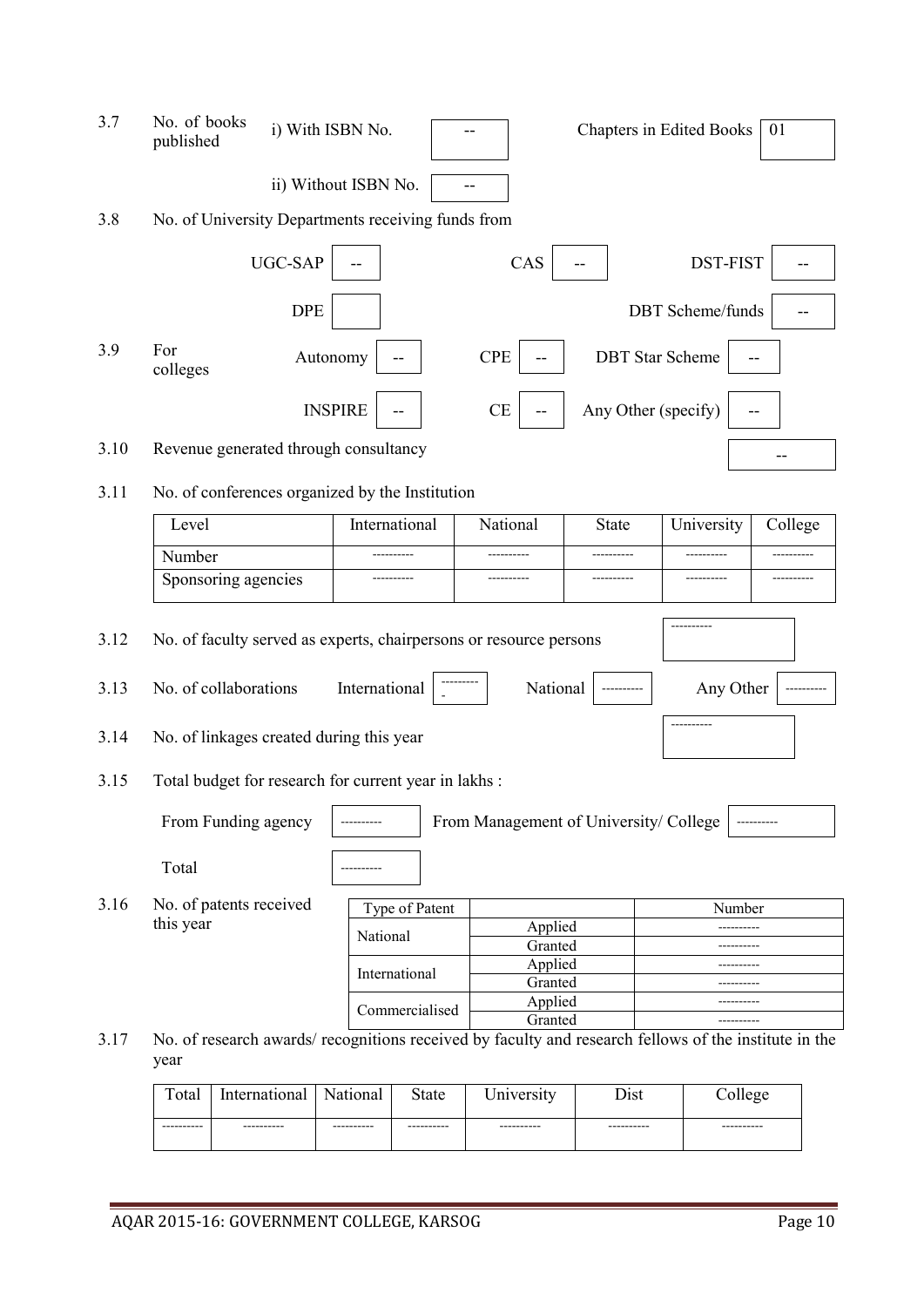| 3.18 | No. of faculty from the Institution who are Ph. D. Guides                                                         |
|------|-------------------------------------------------------------------------------------------------------------------|
|      | and students registered under them                                                                                |
| 3.19 | No. of Ph.D. awarded by faculty from the Institution                                                              |
| 3.20 | No. of Research scholars receiving the Fellowships (Newly enrolled $+$ existing ones)                             |
|      | <b>JRF</b><br><b>SRF</b><br>Project Fellows<br>Any other                                                          |
| 3.21 | No. of students Participated in NSS events                                                                        |
|      | University level<br>State level                                                                                   |
|      | International level<br>National level                                                                             |
| 3.22 | No. of students Participated in NCC events                                                                        |
|      | University level<br>State level<br>38                                                                             |
|      | National level<br>International level<br>06                                                                       |
| 3.23 | No. of Awards won in NSS:                                                                                         |
|      | University level<br>State level                                                                                   |
|      | National level<br>International level                                                                             |
| 3.24 | No. of Awards won in NCC:                                                                                         |
|      | State level<br>University level                                                                                   |
|      | National level<br>International level<br>34                                                                       |
| 3.25 | [12-CEE & 22 BEE CERTIFICATE]<br>No. of Extension activities organized                                            |
|      | College Forum<br>University Forum<br>01                                                                           |
|      | <b>NCC</b><br>01<br><b>NSS</b><br>03<br>Any Other<br>01                                                           |
| 3.26 | Major Activities during the year in the sphere of extension activities and Institutional Social<br>Responsibility |

- RED RIBBON CLUB AIDS awareness rally in Karsog
- NCC –FIRST INTERNATIONAL YOGA DAY  $(21^{ST}$  JUNE ,2015) in which 350 students of college & school level participated
- NSS –cleaning of Mamleshwar Mahadev, Annapurna & Ram mandir.
- R&R participated in blood donation camp held in civil hospital Karsog
- NCC, NSS, R&R and RED RIBBON CLUB jointly organised blood donation camp with the help of Civil Hospital Mandi in which 51 students and three teachers donated blood.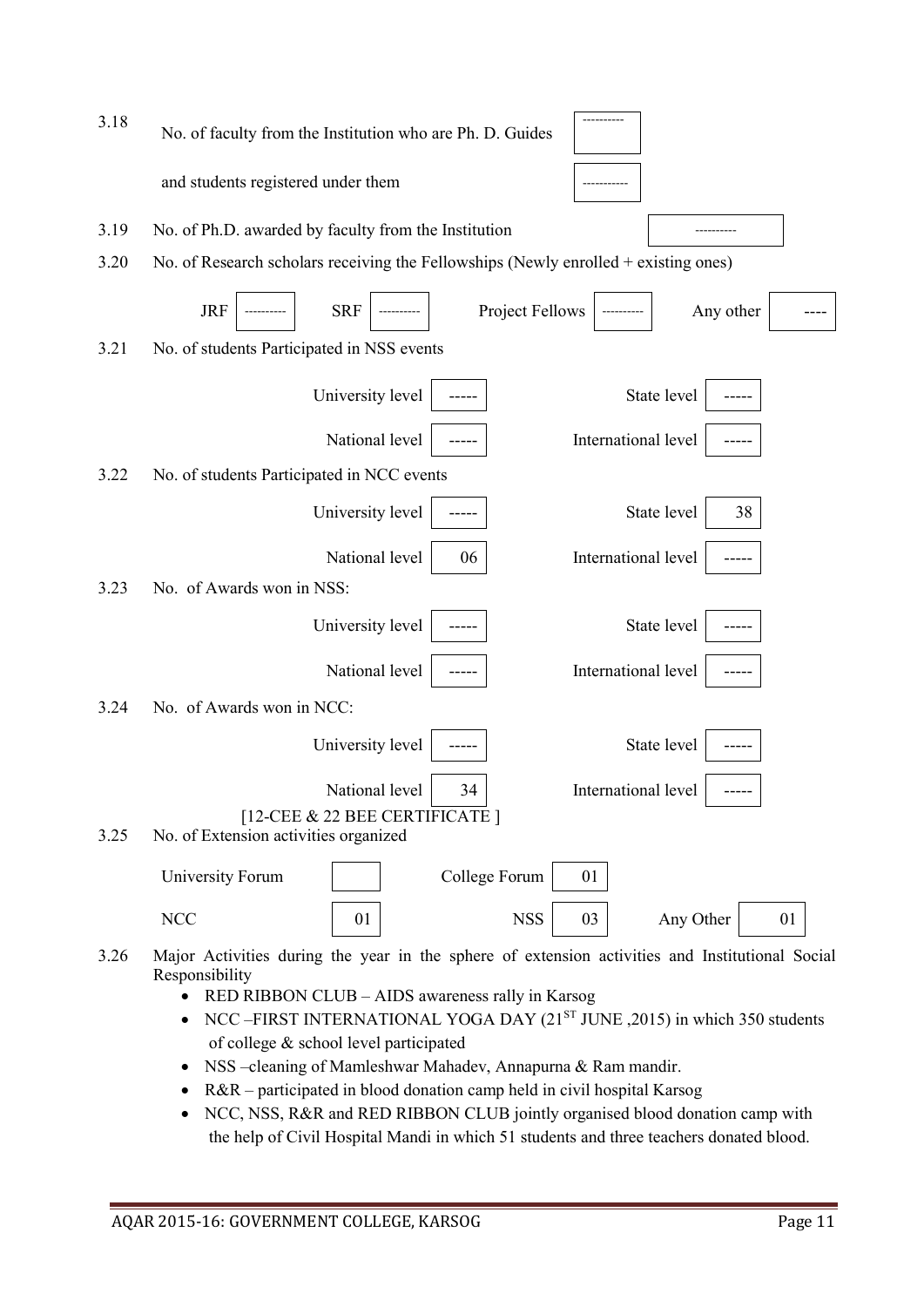## Criterion – IV

### 4. Infrastructure and Learning **Resources**

#### 4.1 Details of increase in infrastructure facilities:

| Existing  | Newly   | Source of Fund  | Total                                               |
|-----------|---------|-----------------|-----------------------------------------------------|
|           | created |                 |                                                     |
| 7836.02   | Nil     |                 | 7836.02 sq                                          |
| sq meters |         |                 | meters                                              |
| 16        | Nil     |                 | 16                                                  |
|           |         |                 |                                                     |
|           |         |                 | 07                                                  |
| 01        | 01      | Student Fund    | 02                                                  |
|           | 02      | RUSA grants and |                                                     |
|           |         |                 |                                                     |
|           |         |                 |                                                     |
|           |         |                 |                                                     |
|           |         |                 |                                                     |
|           |         |                 |                                                     |
|           |         |                 |                                                     |
|           | 07      | Nil<br>17.57    | student fund<br>RUSA/UGC grants<br>and student fund |

4.2 Computerization of administration and library

The digital record of admissions, fee and funds and other important information is being maintained properly.

#### 4.3 Library services:

|                   | Existing         |          | Newly added |        | Total |         |
|-------------------|------------------|----------|-------------|--------|-------|---------|
|                   | No.              | Value    | No.         | Value  | No.   | Value   |
| <b>Text Books</b> | 2419             | 3,85,514 | 131         | 59874  | 2550  | 445388  |
| Reference Books   | 7582             | 1826540  | 981         | 332292 | 8563  | 2158832 |
| e-Books           | <b>INFLIBNET</b> |          |             |        |       |         |
| Journals          | 01               |          | -           |        | 01    |         |
| e-Journals        | <b>INFLIBNET</b> |          |             |        |       |         |
| Digital Database  |                  |          |             |        |       |         |
| CD & Video        |                  |          |             |        |       |         |
| Others (specify)  |                  |          |             |        |       |         |

4.4 Technology up gradation (overall)

|          | Total<br>Computers | Computer<br>Labs | Internet | <b>Browsing</b><br>Centres | Computer<br>Centres | Office | Depart-<br>ments | Others |
|----------|--------------------|------------------|----------|----------------------------|---------------------|--------|------------------|--------|
| Existing | 48                 | າາ               | Yes      | 04                         | 02                  | 04     | 03               | 03     |
| Added    |                    |                  | Yes      | 04                         | 02                  | 04     | 03               | 06     |
| Total    | 69                 | 47               | Yes      | 04                         | 02                  | 04     | 03               | 09     |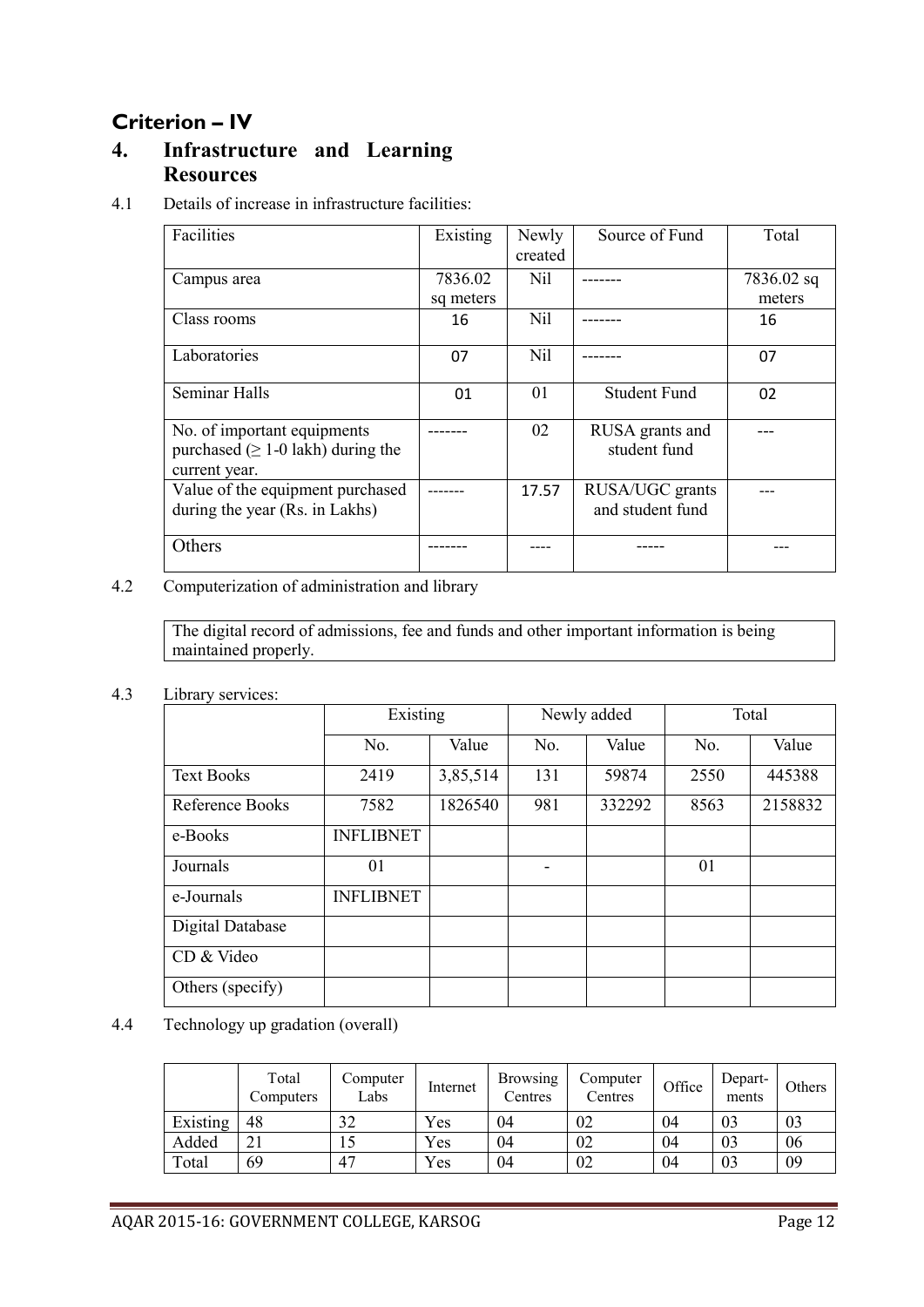4.5 Computer, Internet access, training to teachers and students and any other programme for technology upgradation (Networking, e-Governance etc.)

Teachers and staff were imparted training in the use of ICT through a dedicated one week workshop to upgrade their knowledge and skills thereof. The college campus was made Wi-Fi enabled. The PMIS of the state government and the Examination Utility software of Himachal Pradesh University is being utilized to manage the data pertaining to staff and students. Admissions of students is being regulated through the internal software of the college.

- 4.6 Amount spent on maintenance in lakhs:
	-
	- ii) Campus Infrastructure and facilities
	- iii) Equipment

| i)<br>ICT                                         | 0.58  |
|---------------------------------------------------|-------|
| ii) Campus Infrastructure and facilities          | 15.35 |
| iii) Equipment                                    | 0.38  |
| iv) Others(For extension of existing<br>building) | 25.00 |
| Total:                                            | 41.31 |

### Criterion – IV

### 5. Student Support and Progression

- 5.1 Contribution of IQAC in enhancing awareness about Student Support Services:
	- $\triangleright$  The students were encouraged to improve their IT skills by providing them free access to the IT Lab of the college. They were also encouraged to use ICT for preparing and making presentations pertaining to their coursework in addition to the traditional methodology of oral presentations, poster based presentation, etc.
	- $\triangleright$  The students were also provided guidance and technical support in using the Examination utility software of HPU, online scholarships and other welfare schemes, etc.
- 5.2 Efforts made by the institution for tracking the progression

The progress of students in academics, co-curricular and extra-curricular activities is duly maintained by the college and properly rewarded at the Annual Function of the institution.

5.3 (a) Total Number of students

| TG |            | Ph.   | Others |
|----|------------|-------|--------|
|    | - -<br>ر ر | $- -$ | --     |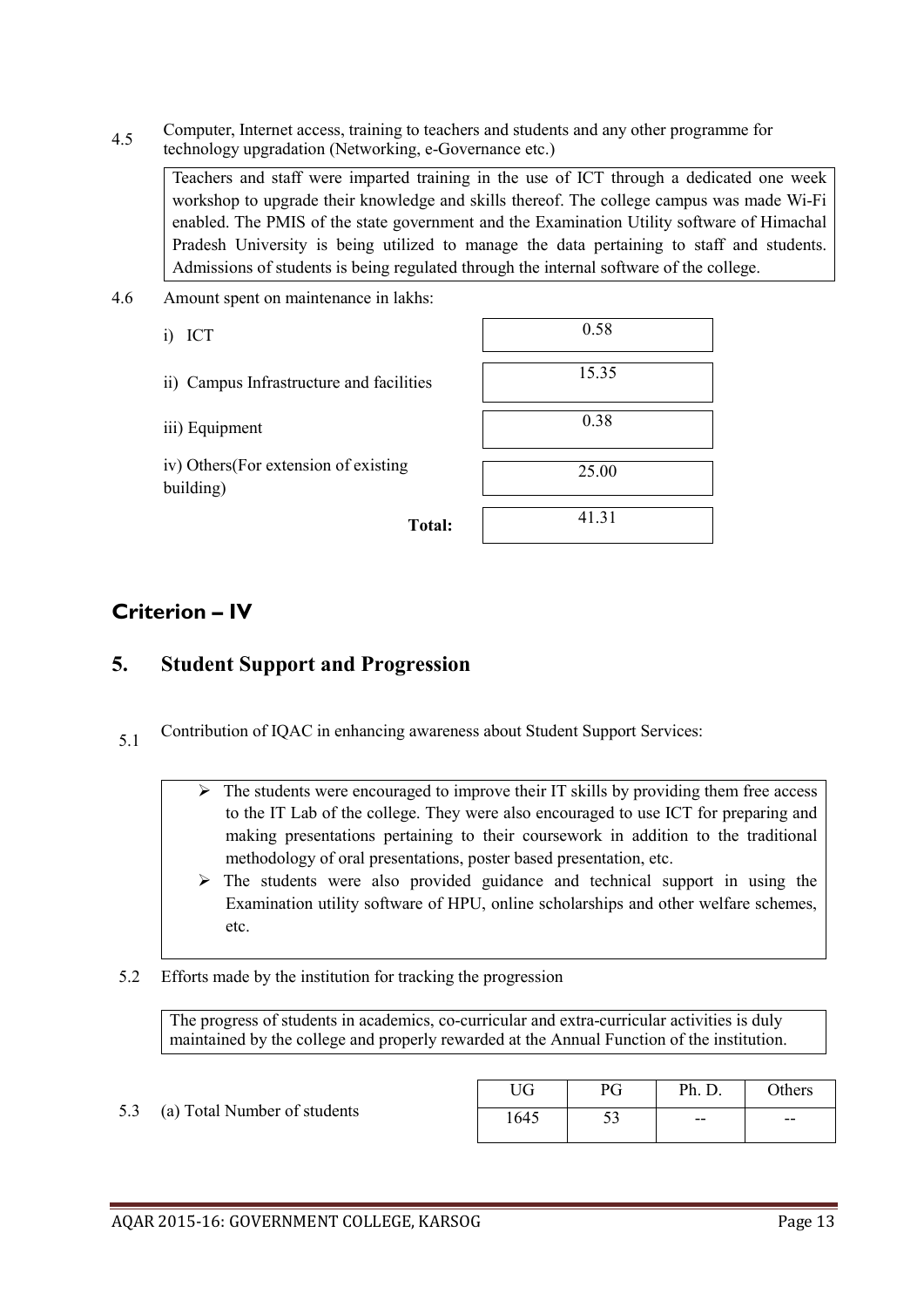

5.7 Details of campus placement:

|                                    | <b>Off Campus</b>                  |                              |                           |
|------------------------------------|------------------------------------|------------------------------|---------------------------|
| Number of<br>Organizations Visited | Number of Students<br>Participated | Number of<br>Students Placed | Number of Students Placed |
|                                    |                                    |                              |                           |

5.8 Details of gender sensitization programmes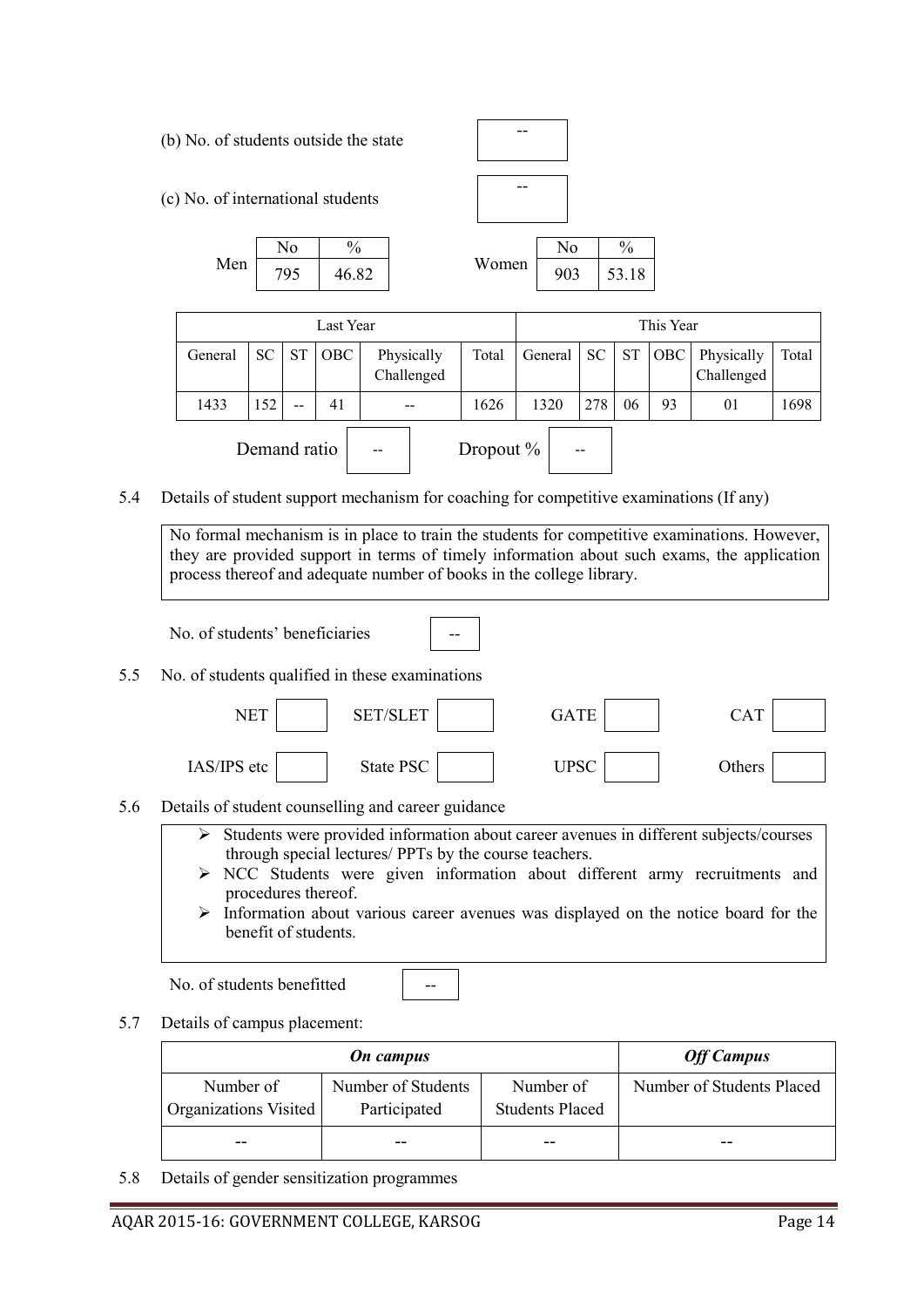No special programme were organised but students are motivated towards gender sensitization in various occasions

#### 5.9 Students Activities

#### 5.9.1 No. of students participated in Sports, Games and other events

|           | State/ University level                                                 | 89 | National level    | 03    | International level | 01 |
|-----------|-------------------------------------------------------------------------|----|-------------------|-------|---------------------|----|
|           | No. of students participated in cultural events                         |    |                   |       |                     |    |
|           | State/ University level                                                 | 43 | National level 01 |       | International level |    |
| 5.9.2     | No. of medals /awards won by students in Sports, Games and other events |    |                   |       |                     |    |
| Sports:   | State/ University level                                                 | 02 | National level    | 01    | International level |    |
| Cultural: | State/ University level                                                 | 03 | National level    | $- -$ | International level |    |

#### 5.10 Scholarships and Financial Support

|                                                                        | Number of students | Amount (Rs) |
|------------------------------------------------------------------------|--------------------|-------------|
| Financial support from institution                                     |                    |             |
| Financial support from government                                      | 461                | 2167430     |
| Financial support from other sources                                   |                    |             |
| Number of students who received International<br>National recognitions |                    |             |

#### 5.11 Student organised / initiatives:

| Fairs:      | State/ University level                                   | National level |    | International level |  |
|-------------|-----------------------------------------------------------|----------------|----|---------------------|--|
| Exhibition: | State/ University level                                   | National level |    | International level |  |
|             | 5.12 No. of social initiatives undertaken by the students |                | 03 |                     |  |

5.13 Major grievances of students (if any) redressed:

| $-$<br> |  |  |  |
|---------|--|--|--|
|         |  |  |  |
|         |  |  |  |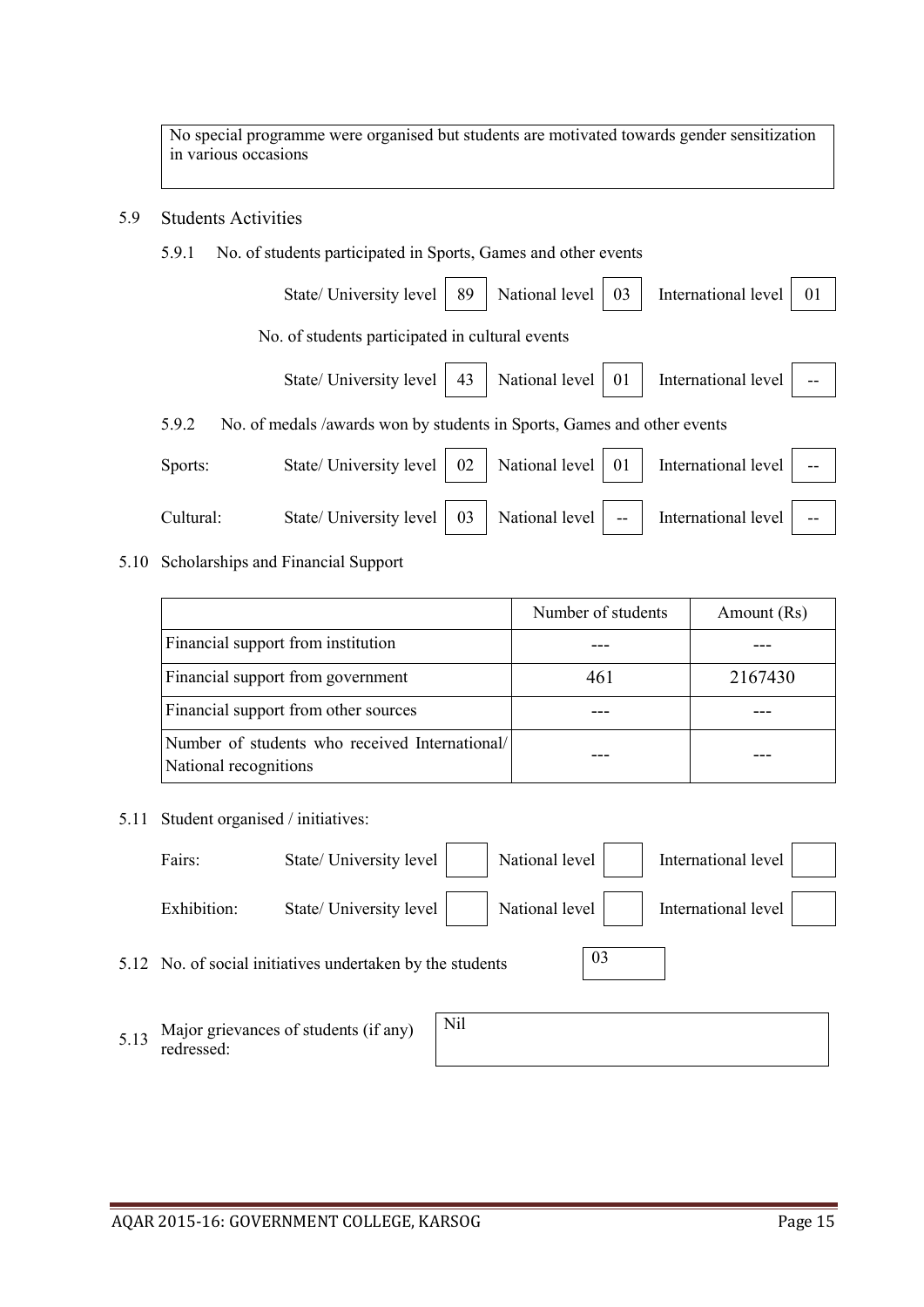## Criterion – VI

### 6. Governance, Leadership and Management

6.1 State the Vision and Mission of the institution

The institution's vision is to achieve excellence and attain noble character through education. The mission statements of the institution are:

- *To contribute richly to the development of the quality of the life of rural youths.*
- *To foster value based qualities like discipline, character-building, tolerance, humility and commitment.*
- *To encourage curiosity, innovative approach and scientific temperament.*
- *To incorporate high-tech techniques to enhance the skills of the students.*
- *To stimulate academic activity with integrated personality development.*

6.2 Does the Institution has a management Information System

There is not any specific MIS in place but the academic and administrative data is stored in the computer to evaluate, analyze for further work of the institution.

- 6.3 Quality improvement strategies adopted by the institution for each of the following:
- 6.3.1 Curriculum Development

The college follows the curriculum designed by the affiliating university.

6.3.2 Teaching and Learning

The college campus has been made ICT friendly and Wi-Fi enabled to improve access to online learning resources and enhance the quality of teaching-learning. Faculty and students are constantly encouraged to make use of the ICT resources in the classrooms and outside.

#### 6.3.3 Examination and Evaluation

The evaluation methodology is formulated by the affiliating University itself. The college evaluates the students by conducting house tests, class tests and oral tests. The examination process and Internal Assessment system is totally transparent and impartial. The results are displayed on the notice board for a stipulated period for students to raise doubts, if any.

The HP University has introduced some changes in the evaluation process of students from the current academic session. The ratio of End Semester Exam: Internal Assessment, which was 50:50

#### 6.3.4 Research and Development

Nil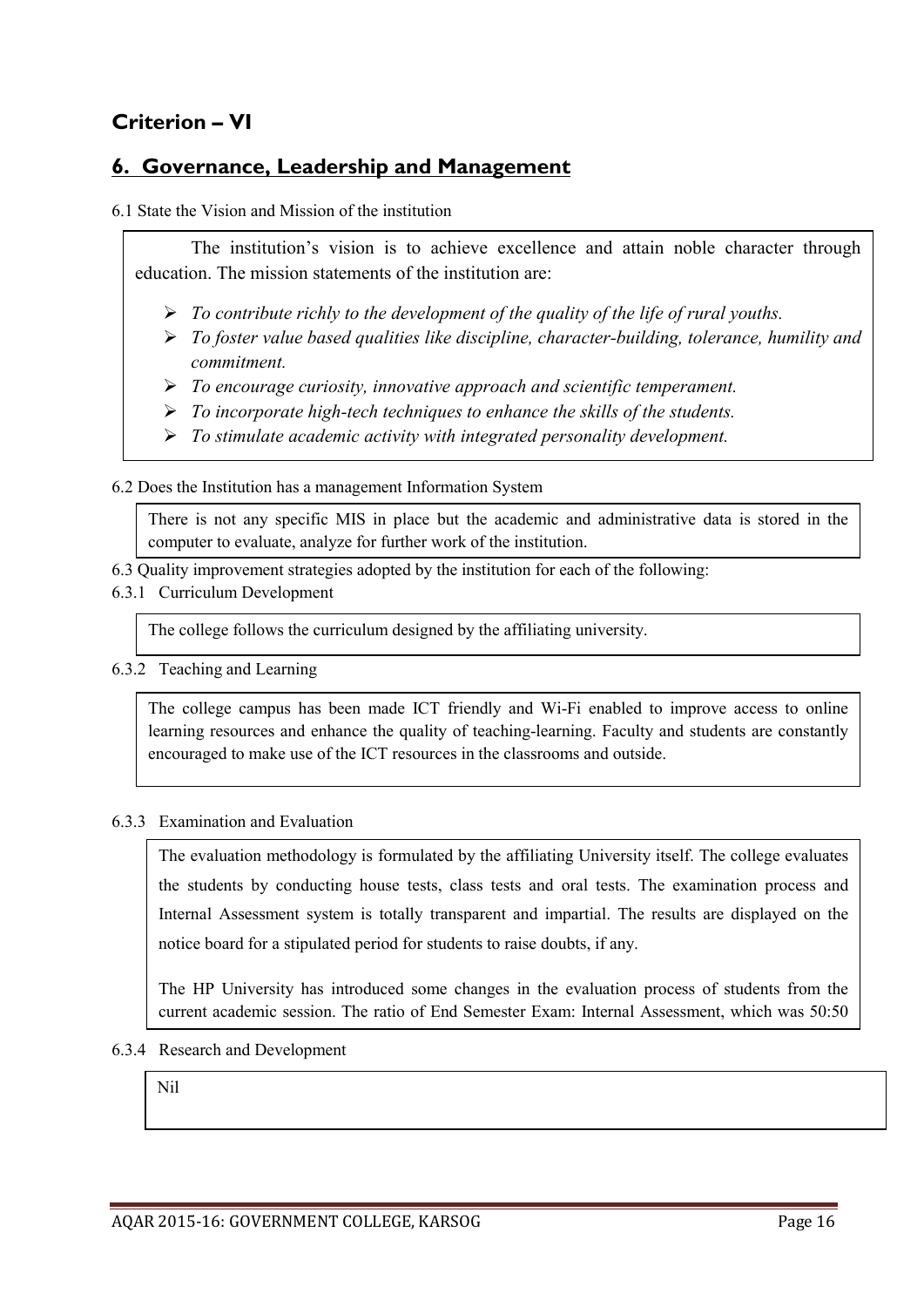- .3.5 Library, ICT and physical infrastructure / instrumentation
	- $\triangleright$  Access to e-resources has been provided in the library.
	- $\triangleright$  Smart classrooms with digital lecterns, LCD projectors and Wi-Fi connectivity have been instituted.
	- $\triangleright$  A well-furnished IT Lab for students and a separate ICT cell for the faculty has been developed.
	- $\triangleright$  The proposal for a new building has been finalized and funds for the same have been handed over to the State PWD.

#### 6.3.6 Human Resource Management

Human resource of the college is managed according to the service rules of the state government. Different kinds of facilities and welfare schemes available for employees and students are readily

#### 6.3.7 Faculty and Staff recruitment

- $\triangleright$  The teaching faculty is recruited by the HPPSC and appointed by the Department of Higher Education, Government of Himachal Pradesh.
- Temporary faculty and support staff are appointed by the college through the local PTA.

#### 6.3.8 Industry Interaction / Collaboration

No Industrial Interaction has been done.

#### 6.3.9 Admission of Students

The admission is done primarily on the merit-basis. The minimum eligibility criterion followed is 33% in B.A. and 45% in B.Sc. and B.Com. Admission process is completely transparent and it is systematically administered on roll-on basis.

It takes into account the applicable norms and policies of reservation standards for students of weaker sections. There is provision of 15% reservation for SC and 7.5% for ST students. A relaxation of 5% in the minimum cut off percentage is available to SC/ST/Disabled candidates and up to three years relaxation in age in admission to the SC/ST candidates. The Institution ensures due representation from both genders and weaker sections like IRDP and takes steps to encourage the gender equity as it is co-educational institute. There is an exemption of the tuition fee from the students having more than 40% disability and the girl students.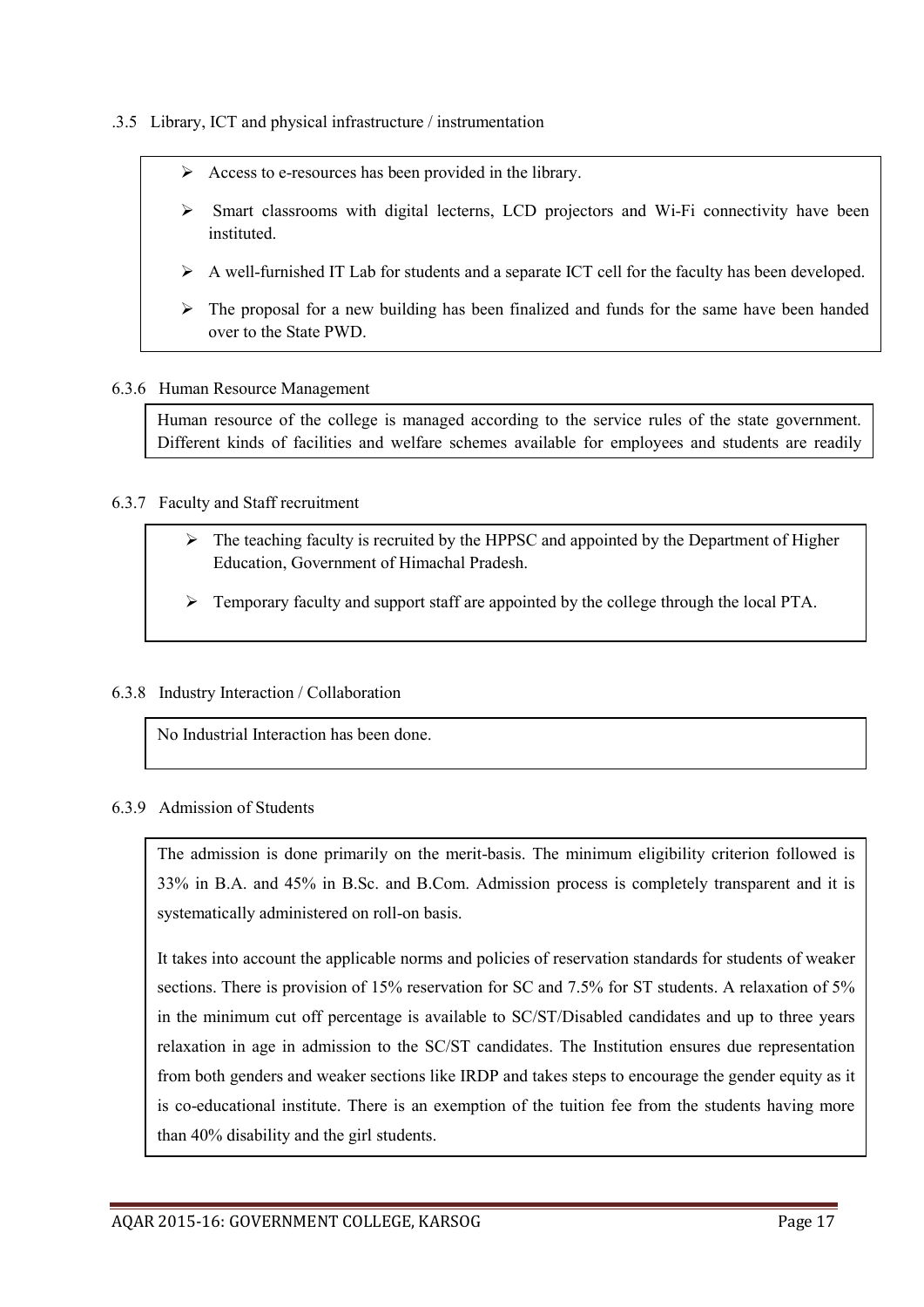#### 6.4 Welfare schemes for

|                                                                             | Teaching | As per the norms decided by the HP Government  |  |
|-----------------------------------------------------------------------------|----------|------------------------------------------------|--|
|                                                                             | Non      | As per the norms decided by the HP Government  |  |
|                                                                             | teaching |                                                |  |
|                                                                             | Students | Scholarships are awarded to SC/ST/OBC students |  |
| Nil<br>6.5 Total corpus fund generated                                      |          |                                                |  |
| No<br>6.6 Whether annual financial audit has been done<br>Yes<br>$\sqrt{ }$ |          |                                                |  |

#### 6.7 Whether Academic and Administrative Audit (AAA) has been done?

| Audit Type     | External |        | Internal       |                          |
|----------------|----------|--------|----------------|--------------------------|
|                | Yes/No   | Agency | Yes/No         | Authority                |
| Academic       | No       | -      | N <sub>o</sub> | $\overline{\phantom{0}}$ |
| Administrative | No       | -      | N <sub>0</sub> | -                        |

6.8 Does the University/ Autonomous College declares results within 30 days?

For UG Programmes Yes

|--|--|--|

For PG Programmes Yes No



6.9 What efforts are made by the University/ Autonomous College for Examination Reforms?

Not Applicable.

6.10 What efforts are made by the University to promote autonomy in the affiliated/constituent colleges?

| Not Applicable. |  |
|-----------------|--|
|-----------------|--|

--

6.11 Activities and support from the Alumni Association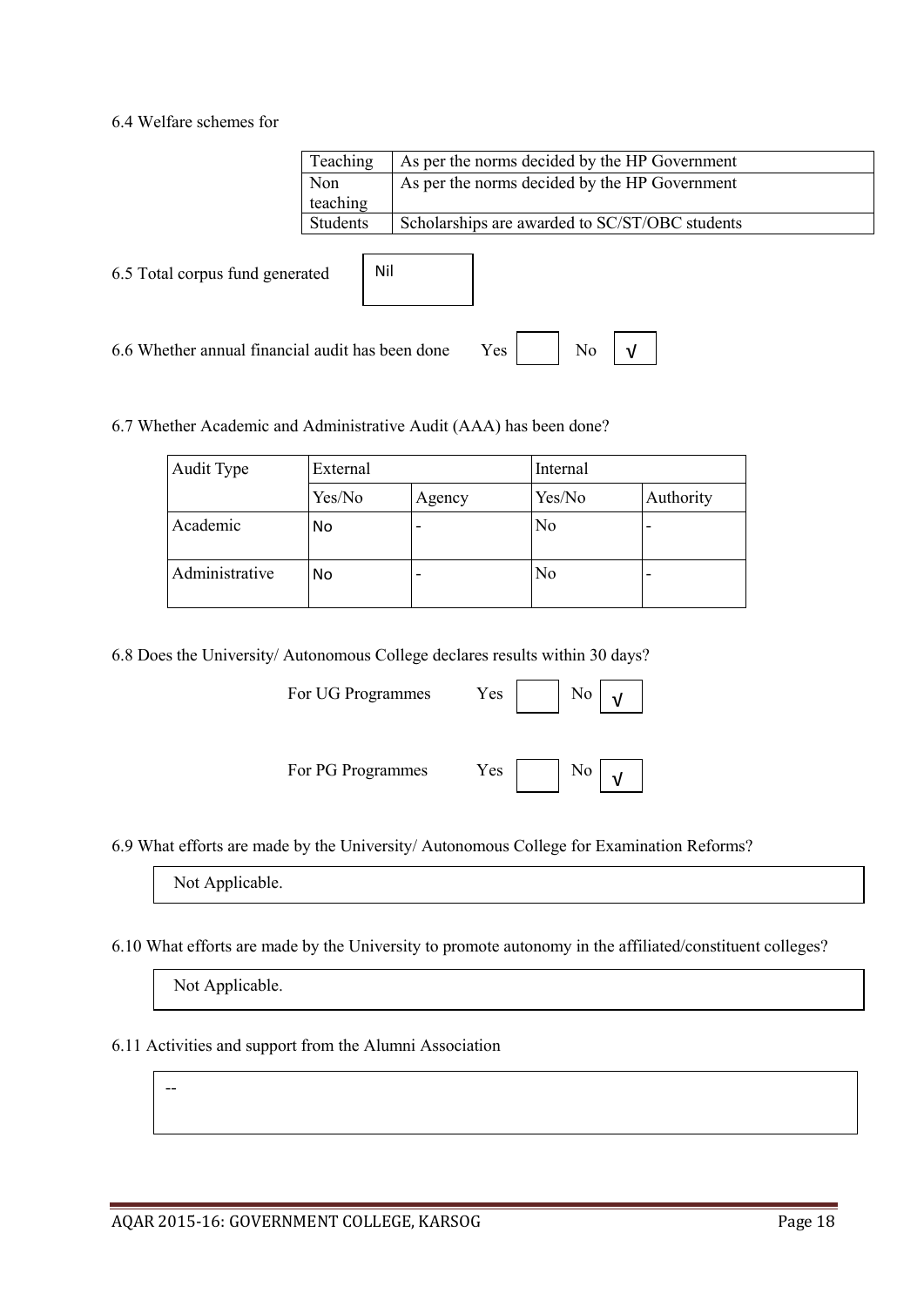6.12 Activities and support from the Parent – Teacher Association

Parent-Teacher Association meeting is conducted where the parents are informed about the progress of their wards. The association also helps in generating the funds to improve the infrastructure and pay for the remuneration of teachers as guest faculties.

6.13 Development programmes for support staff

The support staffs are encouraged to use computer available in the college and in the office as the college admission is computer based.

6.14 Initiatives taken by the institution to make the campus eco-friendly

NSS and Rovers and Rangers Unit engage in tree plantation to make the campus clean and green.

## Criterion – VII

### 7. Innovations and Best Practices

- 7.1 Innovations introduced during this academic year which have created a positive impact on the functioning of the institution. Give details.
	- The college campus has been made ICT friendly and Wi-Fi enabled to promote stateof-the art-learning. The faculty and the students have been provided free access to the ICT resources in order to hone their knowledge and skills.
- 7.2 Provide the Action Taken Report (ATR) based on the plan of action decided upon at the beginning of the year

Please see 2.15 above

- 7.3 Give two Best Practices of the institution *(please see the format in the NAAC Self-study Manuals)*
	- $\triangleright$  Students have been provided access to interdisciplinarity in choice of subjects as per the CBCS pattern adopted by the affiliating university. Proper back-up support in terms of books and other resources has been provided to the students. The ICT infrastructure in the college has been augmented to provide support services for examination and result management.
	- $\triangleright$  The tradition of maintaining an active institution-community interface has been maintained through the agency of bodies like NSS, NCC, R&R, etc. to generate awareness about cross-cutting issues like social and gender equity, environmental protection public health and cleanliness.

*\*Provide the details in annexure (annexure need to be numbered as i, ii,iii)*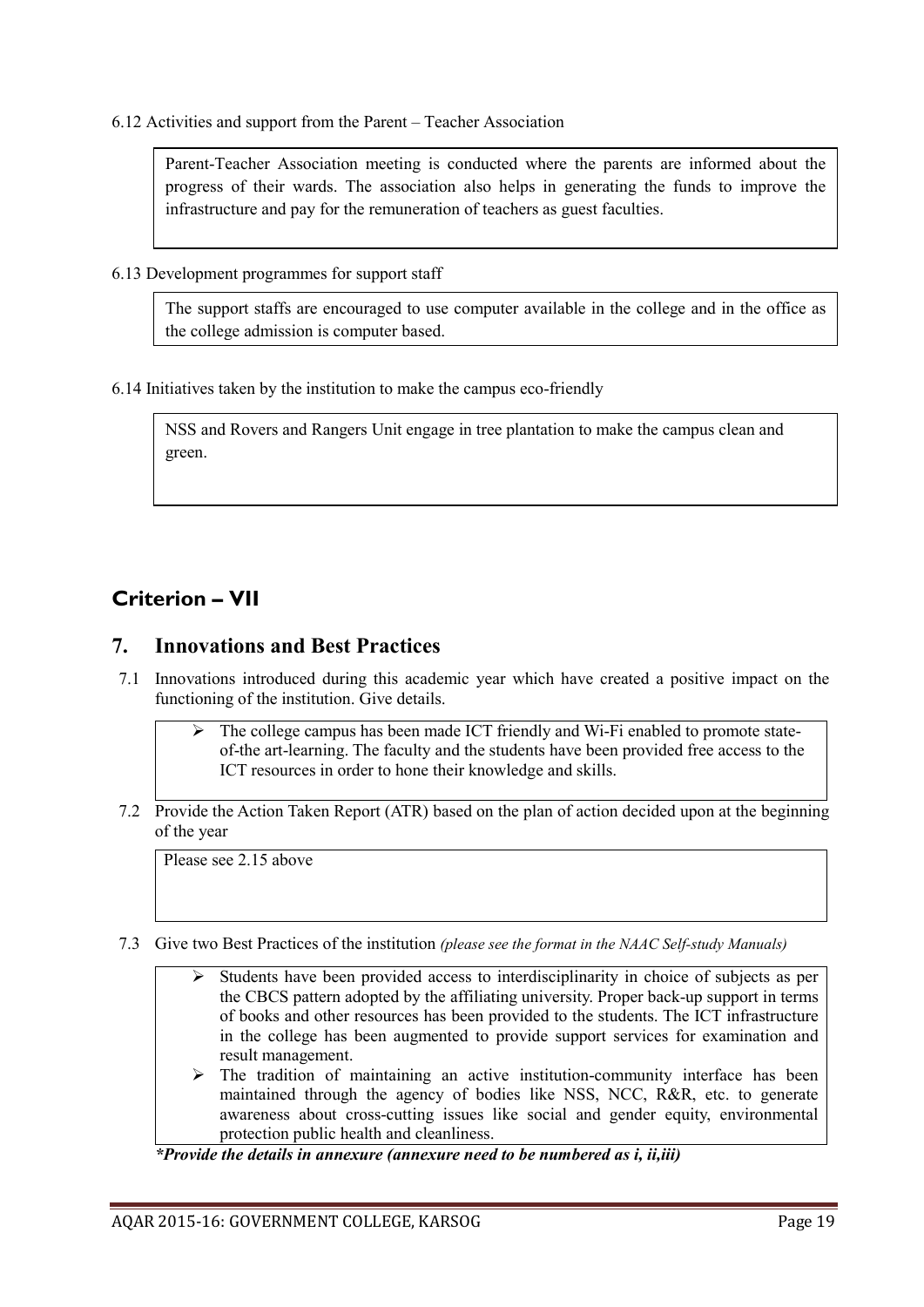7.4 Contribution to environmental awareness / protection



No please

### 8. Plans of institution for next year

- $\triangleright$  Formulation of plan of action for spending second instalment of RUSA grants
- $\triangleright$  Upgradation of college library by increasing seating capacity
- $\triangleright$  More avenues for students to engage in community services
- $\triangleright$  Sensitizing students about ecological and environmental issues
- $\triangleright$  Formation of language lab in the college
- $\triangleright$  To adopt a Student Charter for a healthy interaction between the institution and its students.

*Name: Dr. Gulshan Mahajan Name: Dr. Kamal Kant Dated:25/08/2017 Dated: 25/08/2017 Signature of the Coordinator, IQAC Signature of the Chairperson, IQAC*